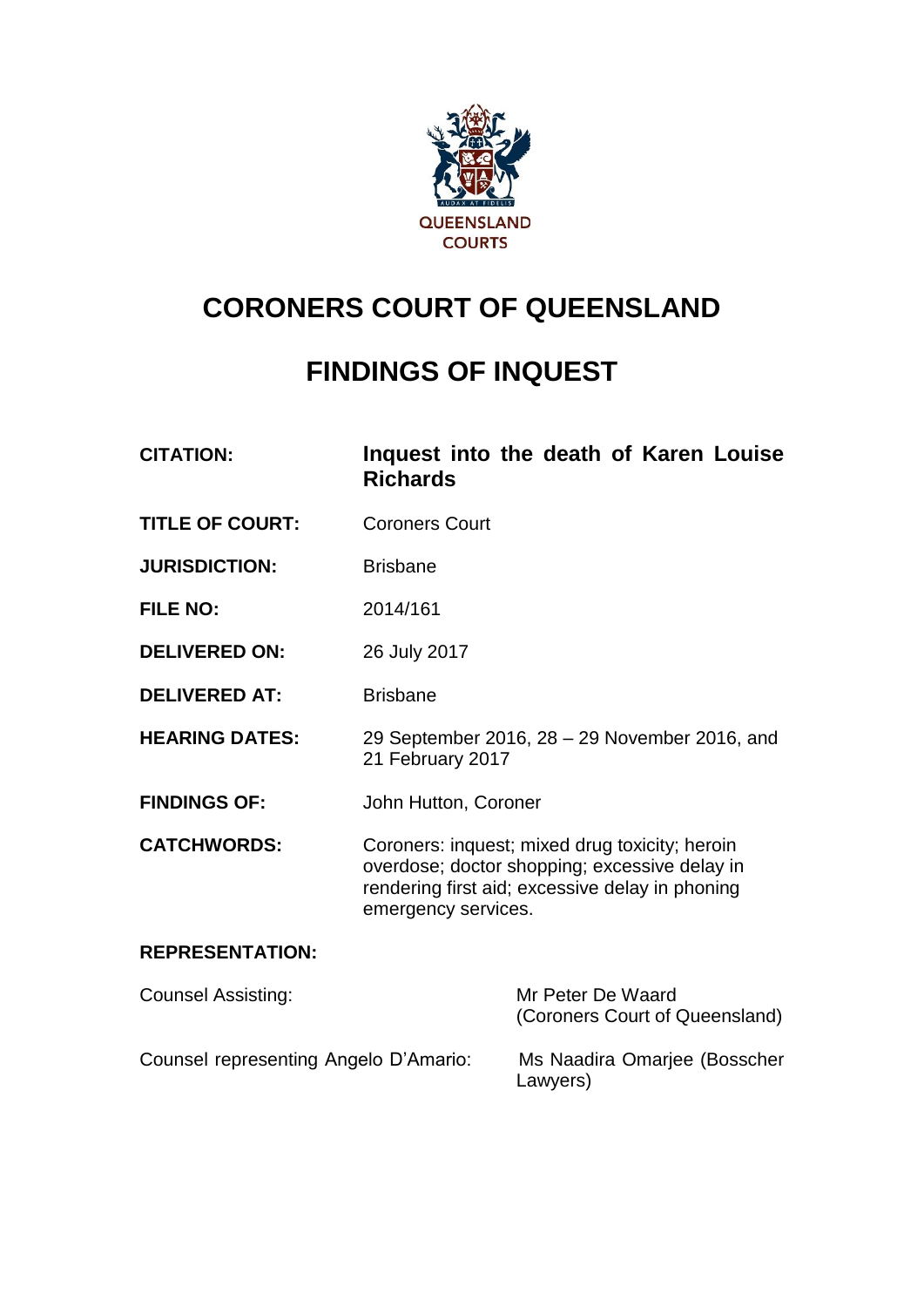## **Contents**

| Evidence, discussion and general circumstances of death3     |  |
|--------------------------------------------------------------|--|
|                                                              |  |
|                                                              |  |
|                                                              |  |
|                                                              |  |
|                                                              |  |
|                                                              |  |
|                                                              |  |
| Ms Richards' phone contact on the day of her death  12       |  |
|                                                              |  |
|                                                              |  |
|                                                              |  |
|                                                              |  |
|                                                              |  |
|                                                              |  |
|                                                              |  |
| Mr D'Amario's criminal history  Error! Bookmark not defined. |  |
|                                                              |  |
|                                                              |  |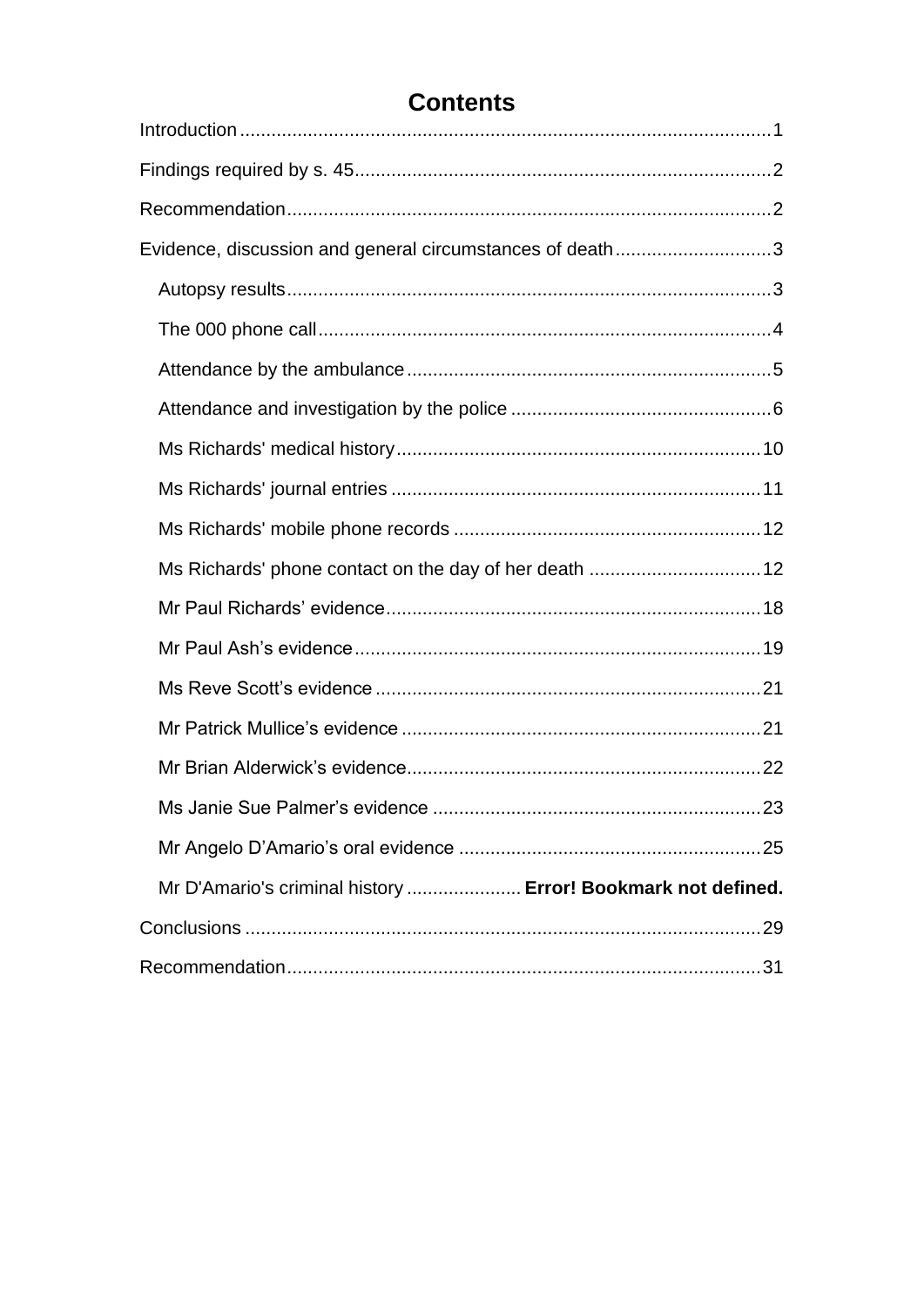## <span id="page-2-0"></span>**Introduction**

- 1. Ms Karen Richards died on 11 January 2014 at 41 years of age due to mixed drug and alcohol toxicity. The police and the deceased's father raised concerns with me in relation to the potential involvement of a man that was with her at the time of her death, Mr Angelo D'Amario.
- 2. Mr D'Amario declined to participate in a police record of interview or to provide a written statement to the police. In order to ascertain the circumstances of Ms Richards' death, I decided to hold an inquest in the public interest.
- 3. Leading up to the inquest, I conducted an extensive coronial investigation, including:
	- a. Obtaining Ms Richards' medical records from a range of medical practices, as well as her Medicare and Pharmaceutical Benefits Scheme records;
	- b. Locating and transcribing police audio recordings and 000 audio recordings;
	- c. Directing the police to locate and take statements from several witnesses; and
	- d. A detailed analysis of Ms Richards' phone records.
- 4. An inquest was held from 28 29 September 2016 and 21 February 2017. A comprehensive brief of evidence was compiled. I heard oral evidence from the following witnesses:
	- a. Mr Paul Ash (Ms Richards' former spouse);
	- b. Ms Reve Scott (Ms Richards' best friend);
	- c. Mr Patrick Mullice (Ms Richards' neighbour);
	- d. Mr Brian Alderwick (Ms Richards' friend);
	- e. Ms Janie Sue Palmer (one of Ms Richards' drug suppliers); and
	- f. Mr Angelo D'Amario (Ms Richards' spouse at the time of her death and drug supplier).
- 5. These submissions address the following issues, which were identified at a Pre-Inquest Conference on 29 September 2016:
	- a. The findings required by section 45 (2) of the *Coroners Act 2003;* namely the identity of the deceased person, how, when and where she died, and what caused her death; and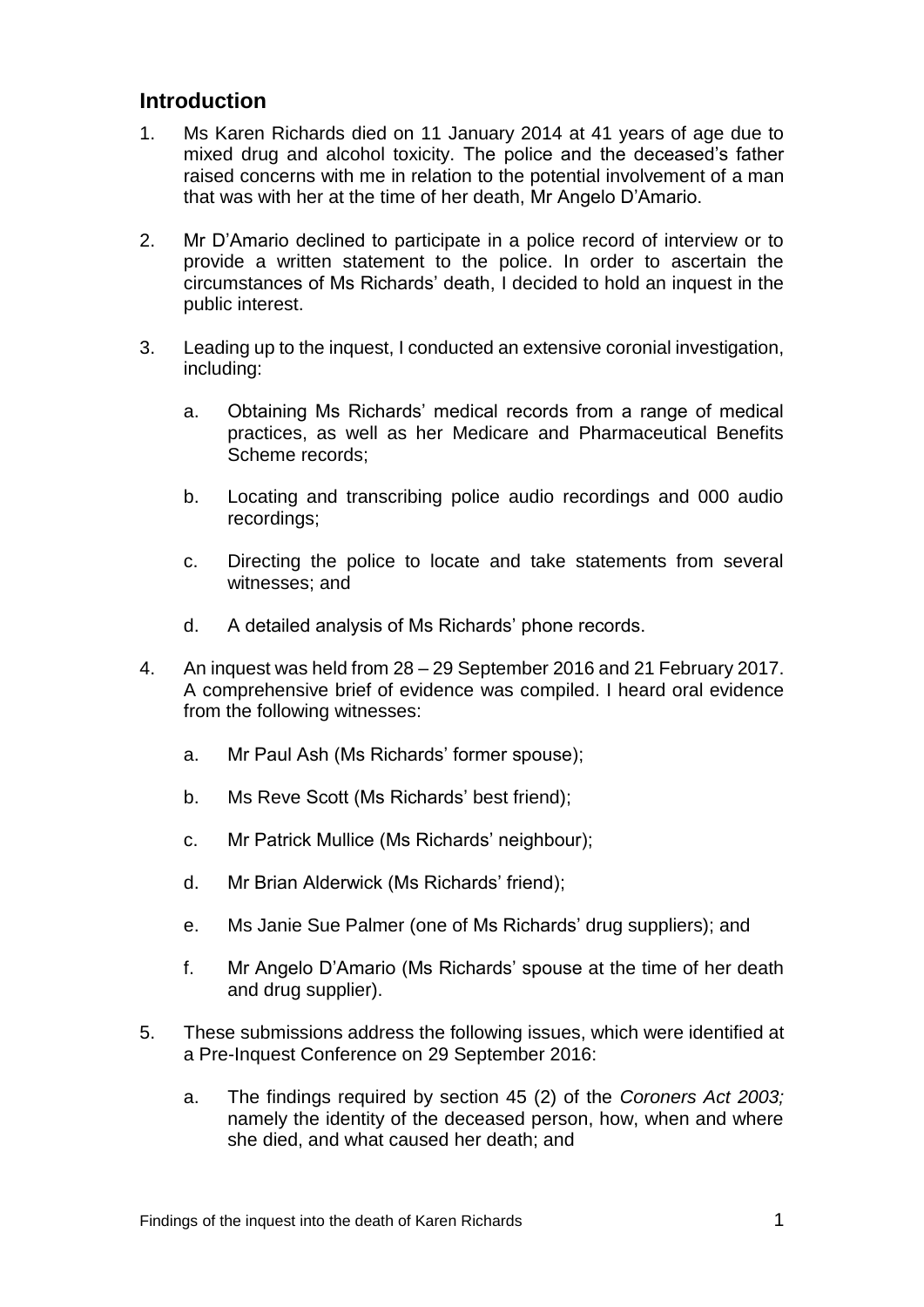b. Whether any recommendations can be made to reduce the likelihood of deaths occurring in similar circumstances or otherwise contribute to public health and safety or the administration of justice.

## <span id="page-3-0"></span>**Findings required by s. 45**

6. Pursuant to s. 45(2) of the *Coroners Act 2003* (Qld), I find:

| a.      | Identity of the deceased - | The deceased person is Karen<br>Louise Richards.                                   |
|---------|----------------------------|------------------------------------------------------------------------------------|
| $b_{-}$ | How she died $-$           | As per the circumstances outlined<br>below.                                        |
| C.      | Place of death –           | Ms Richards died at 6 Jeays St,<br>Sandgate, in the state of<br>Queensland.        |
| d.      | Date of death $-$          | Ms Richards died on 11 January<br>2014.                                            |
| e.      | Cause of death –           | The medical cause of Ms Richards'<br>death was mixed drug and alcohol<br>toxicity. |

## <span id="page-3-1"></span>**Recommendation**

- 7. Section 46 of the *Coroners Act 2003* (Qld) provides that a Coroner may comment on anything connected with a death that relates to public health or safety, the administration of justice, or ways to prevent deaths from happening in similar circumstances in the future.
- 8. I recommend that the Queensland government:

Introduce a similar provision to s. 155 of *Criminal Code Act* (NT) within the *Criminal Code Act 1899* (Qld), namely:

#### *Provision of rescue, medical treatment and other aid*

#### *Failure to rescue, provide help, etc.*

*Any person who, being able to provide rescue, resuscitation, medical treatment, first aid or succour of any kind to a person urgently in need of it and whose life may be endangered if it is not provided, callously fails to do so is guilty of an offence and is liable to imprisonment for 7 years.*

9. My reasoning for this recommendation is outlined at paragraphs 134 to 137 of this document.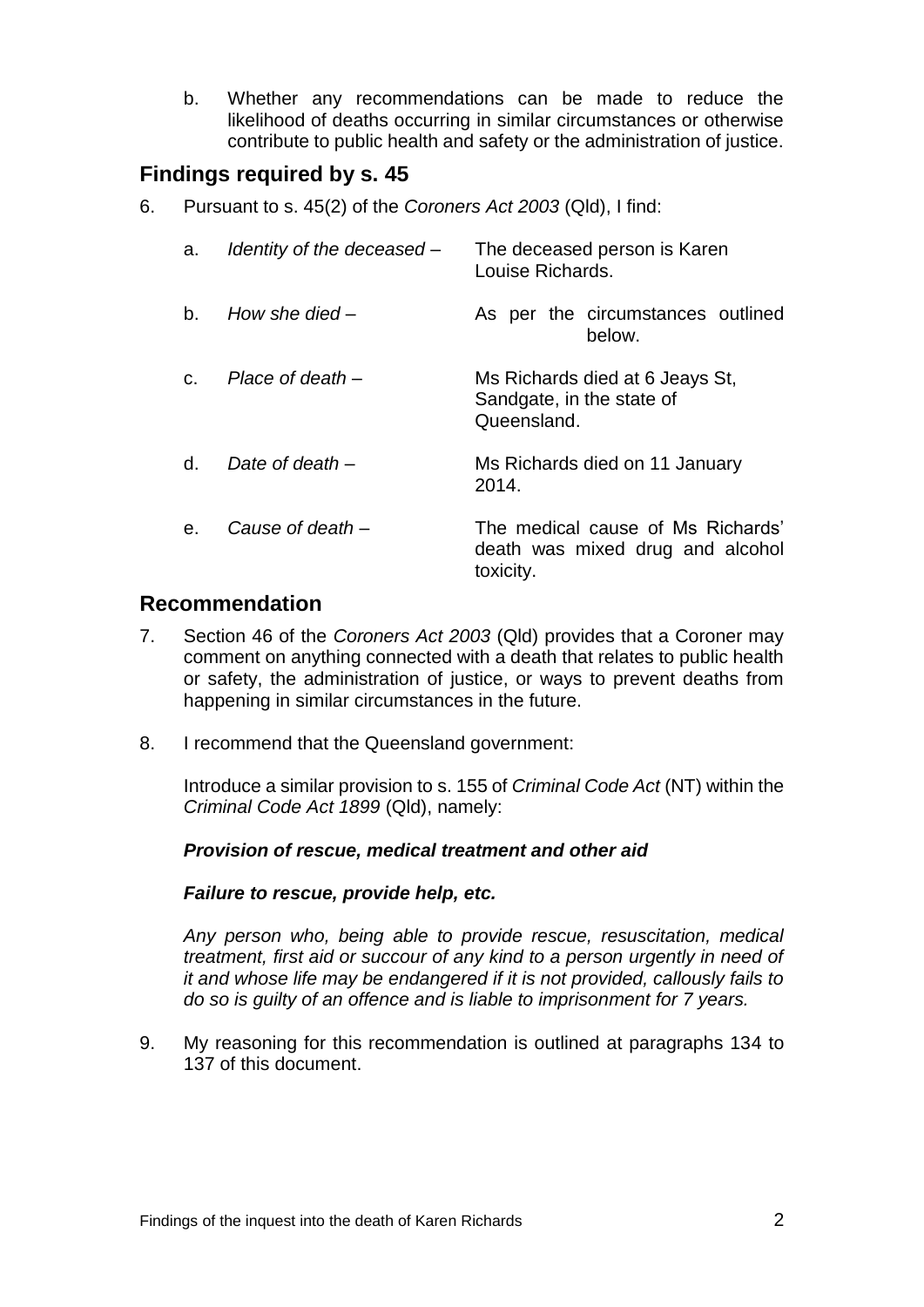## <span id="page-4-0"></span>**Evidence, discussion and general circumstances of death**

## <span id="page-4-1"></span>**Autopsy results**

- 10. A forensic pathologist, Dr Nadine Forde, conducted an external and internal autopsy on 15 January 2014. Toxicology testing was conducted on a sample of femoral blood and a specimen of vitreous humour. The toxicology certificate was issued on 7 March 2014. The autopsy report was issued on 8 April 2014.
- 11. The external post-mortem examination revealed recent needle puncture marks, as well as crusted lesions over numerous veins, consistent with past intravenous access.
- 12. The toxicology analysis of Ms Richards' femoral blood detected:
	- a. Morphine (0.06mg/kg and total morphine (including glucoronides) of 0.36mg/kg). This level is considered potentially lethal;
	- b. Venlafaxine (an antidepressant) 3.0mg/kg. Documented toxic levels are between 1.8mg/L and 15mg/L;
	- c. Diazepam and its metabolite, temazepam, aminonitrazepam (all benzodiazepines); codeine, pericyazine (an antipsychotic) and mirtazapine (an antidepressant) at therapeutic or low levels;
	- d. Methylamphetamine (0.02mg/kg) at low levels; and
	- e. Alcohol (121mg/100mL, equivalent to 0.121%). This indicates a moderate amount of alcohol had been consumed prior to death, with some of it having been metabolised.
- 13. 6 Mono-acetyl morphine (6-MAM) was also detected in Ms Richards' urine, along with amphetamines, benzodiazepines and opiates.
- 14. Dr Forde commented that the presence of 6-MAM in Ms Richards' urine indicated that heroin had been used prior to death (because 6-MAM is a metabolite exclusive to heroin). Substantial levels of total morphine, relative to free morphine indicated a period of delay to death, or the remains of recent prior ingestion.
- 15. Dr Forde commented that morphine is a central nervous system depressant, particularly affecting the respiratory centre. Alcohol is also a central nervous system depressant, along with benzodiazepines. Concurrent use of these drugs and alcohol have an additive effect, leading to a more profound impaired conscious state and respiratory depression. People with an impaired conscious state are unable to protect their airways and are prone to airway obstruction, both by positional means (for example, lying face down in bedding) or inhaling stomach or oral contents (aspiration). Dr Forde found evidence of some early aspiration change within Ms Richards' lungs.
- 16. In Dr Forde's opinion, the medical cause of Ms Richard's death was:

Findings of the inquest into the death of Karen Richards **3** and  $\overline{3}$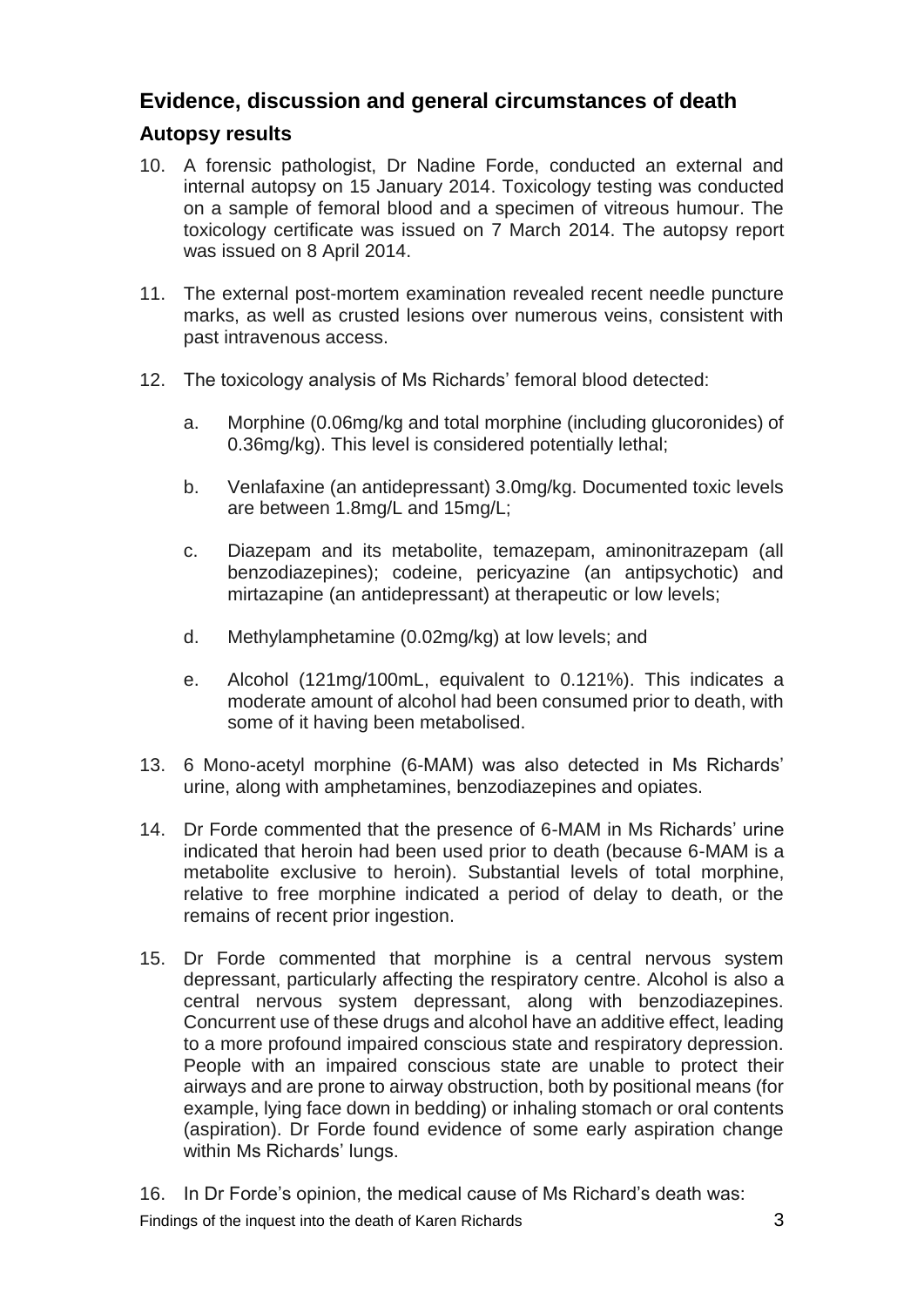1(a). Mixed drug and alcohol toxicity.

17. I accept Dr Forde's opinion as to the medical cause of Ms Richard's death.

## <span id="page-5-0"></span>**The 000 phone call**

- 18. Mr Angelo D'Amario phoned 000 from Ms Richards' mobile phone at 11:36pm on 11 January 2014.
- 19. I obtained the recording of the 000 call, and it was transcribed by a staff member of the Coroners Court of Queensland for the purposes of the inquest.
- 20. During the phone call, Mr D'Amario was confused about his location. He initially said he was in Brighton and then he said he was in Sandgate, near Brighton. The 000 operator seems to have initially thought his location was Scarborough, and the address had to be clarified with Mr D'Amario several times throughout the call.
- 21. In the opening moments of the call, Mr D'Amario sounded calm and lacking in urgency. He said in a calm tone: 'This cunt, this bitch could be dead, hey, please hurry'.
- 22. Mr D'Amario provided the following information to the 000 operator, as the call progressed:
	- a. He had come over to visit his girlfriend. He popped over, he was running late;
	- b. He called out, didn't hear a thing and she was already laying in bed;
	- c. He laid beside her and cuddled her for about half an hour;
	- d. About half an hour later, he moved his arm and felt a wet patch;
	- e. He rolled her over. Her mouth was full of liquid or a vomit-type substance;
	- f. He couldn't wake her up. He tried to give her mouth-to-mouth but more fluid came flying out;
	- g. She wasn't breathing;
	- h. He had just seen a syringe on the bed, whilst on the phone with the operator;
	- i. She was starting to feel a little bit cold and she was going purple;
	- j. Someone told him that she had started using drugs;
	- k. He would do whatever it took. He didn't want her to die. He 'just met the girl'; and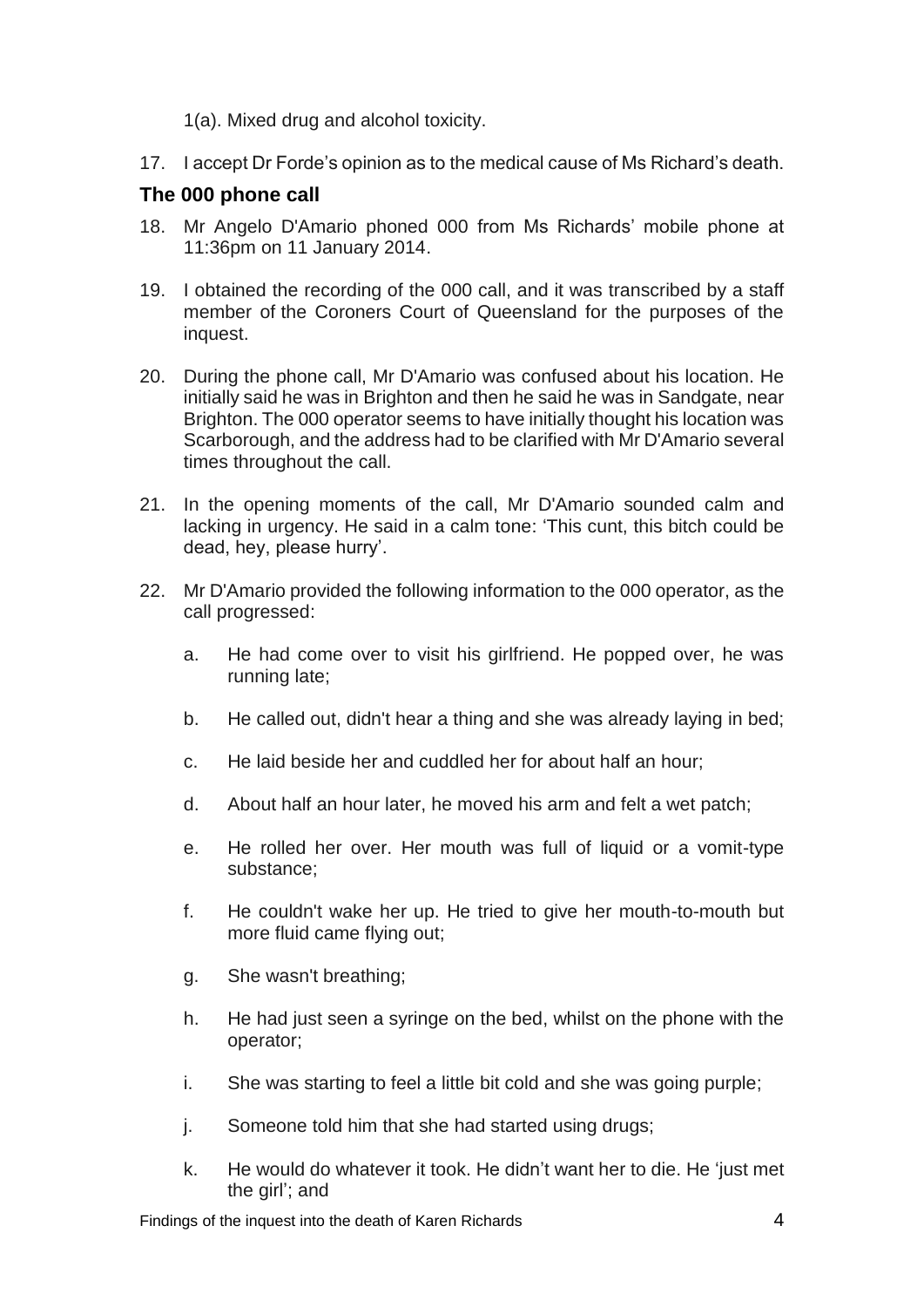- l. He was there two nights ago and there were some guys there that 'looked like fucking drug addicts'.
- 23. At the time Mr D'Amario made the 000 phone call, it would appear that Ms Richards was still lying on the bed. The operator instructed Mr D'Amario to place Ms Richards flat on the ground. The operator then instructed him to check her mouth for food and vomit, check her breathing, and commence CPR.
- 24. Mr D'Amario can be heard in the audio recording commencing CPR, and then vomiting part way through. It would appear from the recording that Mr D'Amario continually ceased chest compressions on Ms Richards and had to be repeatedly instructed by the 000 operator to keep going.

#### <span id="page-6-0"></span>**Attendance by the ambulance**

- 25. The Queensland Ambulance Service has produced an 'Electronic Ambulance Report Form' (EARF), with a detailed case description and incident log.
- 26. The EARF indicates that the ambulance was enroute by 11:44pm on 11 January 2014 and arrived at the scene at 12:04am on 12 January 2014. Their delayed arrival was due to an incorrect address of Scarborough being given to the ambulance crew, before it was later updated to Sandgate.
- 27. The first ambulance officer to arrive, Intensive Care Paramedic Catherine Hassall, provided a statement to police dated 18 August 2014. Paramedic Hassall stated that upon arrival, she found Ms Richards lying supine on the floor and Mr D'Amario was performing CPR.
- 28. Ms Richards was pale and there was nil rigour mortis. Ms Richards had a Glasgow Coma Scale 3 (the lowest possible score) and her presenting rhythm was asystole. She was unconscious, not breathing, and had no palpable pulse.
- 29. Paramedic Hassall stated that a history was difficult to obtain from Mr D'Amario because he was distressed. It was unknown how long Ms Richards had been unconscious.
- 30. Paramedic Hassall commenced resuscitation with two other colleagues who arrived at the scene soon afterwards.
- 31. Paramedic Hassall stated that during their resuscitation efforts, Mr D'Amario calmed down and provided the following information:
	- a. He came home and found Ms Richards asleep;
	- b. He hugged up to her;
	- c. He awoke at about *10:40pm* to find Ms Richards breathing abnormally;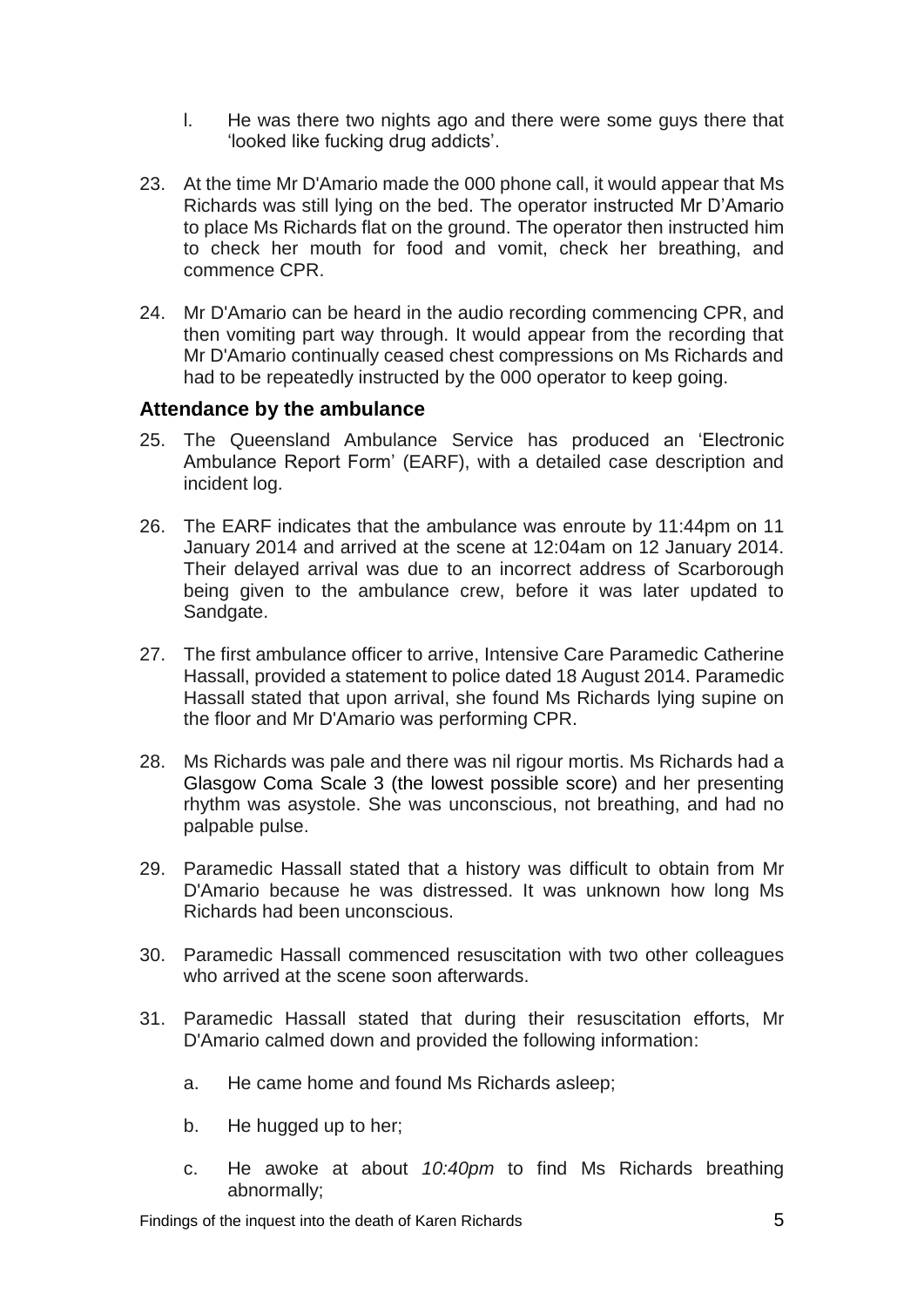- d. Soon after, he noticed fluid around her head, possibly vomit and Ms Richards was unresponsive. Her breathing stopped shortly afterwards;
- e. He found a used needle in the bed next to her when he awoke;
- f. He did not commence CPR immediately; and
- g. He later commenced CPR and moved Ms Richards onto the bedroom floor.
- 32. Due to the history eventually provided by Mr D'Amario to the ambulance crew and the nil change in Ms Richards' presentation, Ms Richards was declared deceased by Paramedic Hassall at 12:22am on 12 January 2014.
- 33. The ambulance crew reported to the police upon their arrival that Ms Richards appeared to have been deceased for a few hours.

### <span id="page-7-0"></span>**Attendance and investigation by the police**

- 34. Senior Constable Matthew Ham and Senior Constable Renee Tugwell from the Sandgate Police Station were the first police officers to arrive at the scene at about 12:50am on 12 January 2014. Their supervisor, Sergeant Paul Rowling, soon joined them. At around 2:00am, Detective Senior Constable Jason Shea, Plain Clothes Senior Constable Michael Kerslake, and Senior Constable Sandra Rayleen from the Criminal Investigation Branch attended the scene and conducted a forensic investigation.
- 35. Mr D'Amario provided an oral version of events to Senior Constable Ham and Senior Constable Tugwell. The conversation was audio recorded by Senior Constable Ham and he made notes of the conversation in his official police notebook. The audio recording was transcribed, at my direction for the purposes of the inquest.
- 36. At the scene, police observed:
	- a. A wet patch or pooling of fluid, which smelt of vomit, on the bed linen of the double bed where Ms Richards had been sleeping;
	- b. A half empty wine glass on the lounge coffee table;
	- c. Two empty casks of wine in the kitchen bin;
	- d. Another full cask of wine in the refrigerator;
	- e. Drug paraphernalia including a used syringe, alcohol swabs, a spoon, and a used needle sharps container on the bedside dressing table in Ms Richards' bedroom;
	- f. A wooden box on the chest of drawers in Ms Richards' bedroom,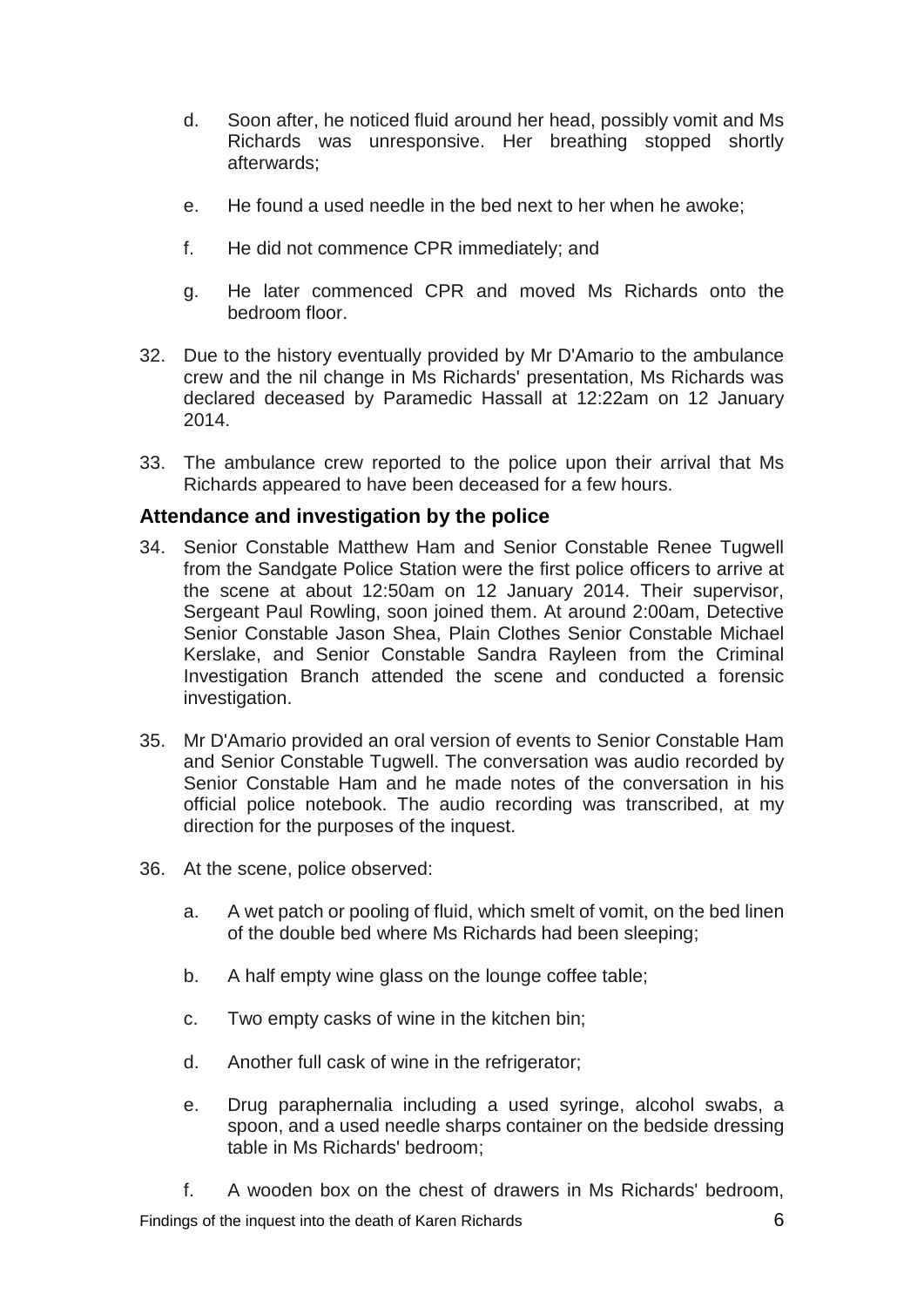containing numerous forms of medication (all in Ms Richards' name);

- g. A box of 25 Diazepam tablets with 12 tablets missing. (The medication had been purchased on 11 January 2014 from the Malouf Pharmacy at Sandgate);
- h. Ms Richards was wearing underpants and a night/pajama top (which had been torn by the ambulance crew);
- i. Ms Richards smelt of vomit;
- j. The toilet smelt of vomit and there appeared to be clear/partially foamy vomit in the toilet bowl and on the floor around it;
- k. There were no visual injuries on Ms Richards or obvious signs indicative of a struggle or assault; and
- l. Ms Richards had numerous needle (track) marks on both of her inner arms (inside of both elbows),the top of her left hand, and the inner side of her right hand wrist.
- 37. Detective Senior Constable Shea formed the opinion that Ms Richards had undertaken recent intravenous drug use on the inside of her left elbow, owing to what appeared to be fresh scabbing at the needle injection site. Due to his observations of the injection sites, he formed the opinion that Ms Richards regularly injected drugs intravenously.
- 38. Police also located a notebook, which appeared to have been a journal kept by Ms Richards since 5 January 2014.
- 39. Police searched a silver Mercedes sedan, which was parked in Ms Richards' driveway. They located unlabeled pharmaceutical medication (Xanax), and a receipt on the front passenger seat for a needle sharps kit, which had been purchased at about 2:00pm on 11 January 2014 from the Malouf Pharmacy in Sandgate. They located a wallet with identification in the name of Mr D'Amario inside the vehicle and registration checks confirmed that the vehicle belonged to him.
- 40. Mr D'Amario provided the following information to police at the scene:
	- a. He met Ms Richards in March 2013. At the time, Ms Richards was in a sexual relationship with his ex-girlfriend, Hannah. He met Ms Richards on one other occasion, and then in September 2013 they were both single and they 'clicked';
	- b. Ms Richards was his girlfriend and they were in a sexual relationship. She was the first girl he had really been with for four years and had ever felt comfortable with. They talked 20 times a day. They had just fallen in love;
	- c. On 11 January 2014, he had received several phone calls from Ms Richards. That morning, she was pissed off more than usual due to

Findings of the inquest into the death of Karen Richards **7** and the state 10 million of 7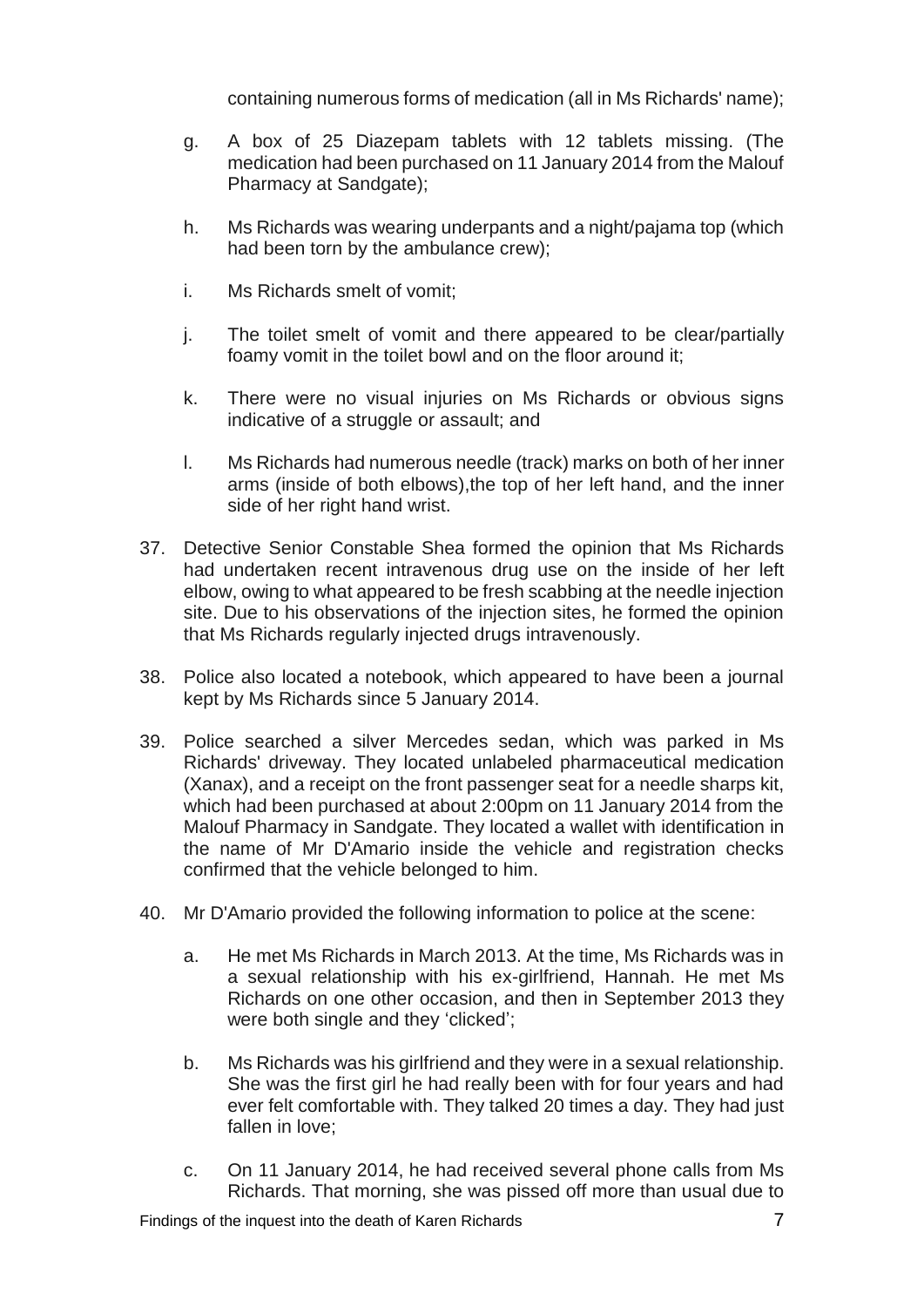people asking her for money and dropping their problems on her;

- d. He had been out that day doing some shopping and he had visited a friend in Capalaba. After lunch, he spoke with Ms Richards on the mobile and he told her he was going to visit her at her home later that afternoon;
- e. He spoke with Ms Richards again on the mobile at around 3:00 4:00pm. She sounded drunk. She was slurring her speech and repeating herself. She was jealous because he had had coffee with someone else;
- f. He arrived at Ms Richard's home at around dusk (when it was 'night dark') on 11 January 2014. He couldn't recall the exact time. (Bureau of Meteorology records indicate that sunset for Brisbane that day was at 6:47pm);
- g. When he arrived, Ms Richards was drunk. He got in bed with her and 'snuggled' against her. She told him that she loved him and then they both fell asleep;
- h. At about 10:10pm*,* he woke up and went to the kitchen to get a drink of water. Ms Richards was snoring. He found a wet patch on the bed and thought she might have chocked on her vomit. He was shocked and tried to wake her by shaking her, but she was not moving. He felt for a pulse but was unable to locate one. He called 000 and began CPR. He moved Ms Richards from the bed to the floor;
- i. He denied having any knowledge that Ms Richards was an intravenous drug user. He said the first time he noticed the needle marks on Ms Richards' arms was when she was with the ambulance. He remarked: 'No…stupid bitch that uses drugs. I let her get close to my daughter';
- j. He claimed that he didn't notice the needle sharps kit or the drug paraphernalia in Ms Richards' room, which was in clear view;
- k. He denied buying the needle sharps kit, despite the receipt being found by police in his vehicle. He then said that he had passed out for about half an hour at the most at Ms Richards' house and that she could have possibly used his car to go to the pharmacy to buy the needle sharps kit. He later said that he did go to the Sandgate Pharmacy that afternoon on his own to buy Ms Richards some black jellybeans to cheer her up. He suggested to the police that the Pharmacy attendant could have given him the wrong receipt;
- l. He said that he was aware that Ms Richards had been abusing prescription medication. About a month ago, he couldn't get a hold of her. She phoned him the next day and said that her father had found her in the same sort of position on the bed and she was not breathing and he had raced her to the Redcliffe Hospital;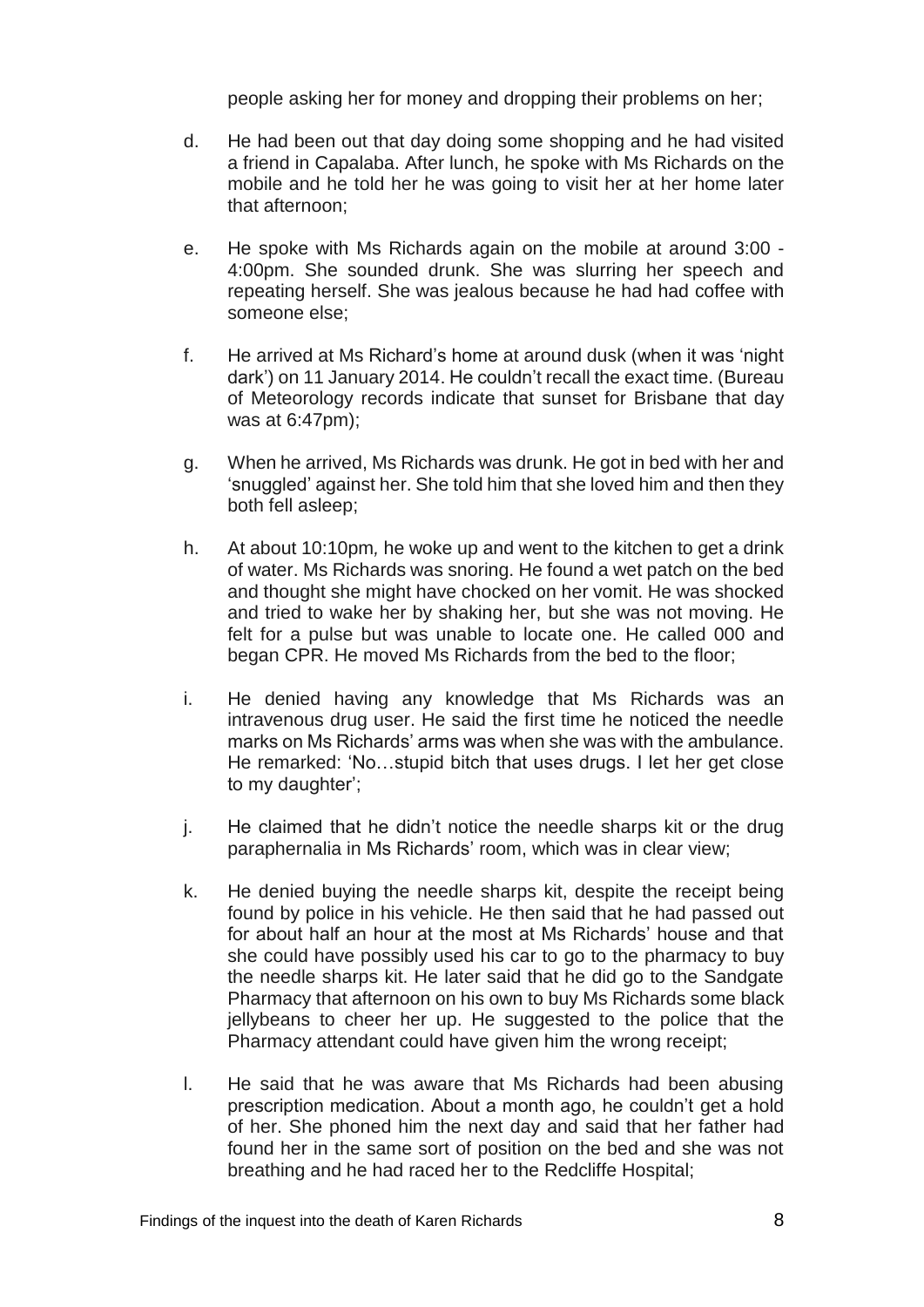- m. He said that he was aware that Ms Richards had mental health issues. She told him that she had been taking too much medication. She medicated at night before she went to bed. He wasn't sure whether she had taken any medication that night;
- n. He said that Ms Richards did not really abuse alcohol. She drank Chardonnay. They would have a drink every second or third night. They would drink just one bottle between them; and
- o. Mr D'Amario said that he had ripped the label off his prescription medication in his vehicle so that he didn't get confused between the different brands of pills that he had.
- 41. Police later obtained CCTV footage from the Sandgate Malouf Pharmacy, which shows a person matching Mr D'Amario's description purchasing a needle sharps kit at around 2:00pm on 11 January 2014. The man in the CCTV footage was wearing the same black 'Abercrombie' shirt that Mr D'Amario was wearing at the scene. The needle sharps kit was packaged into a white paper bag similar to the bag observed on the vanity at Ms Richards' dwelling. Police inquiries with the Malouf Pharmacy indicated that they used the white paper bag with the 'Ask your pharmacist' logo at the time.
- 42. The police noted that the version Mr D'Amario provided to them on the night of the incident was brief and disjointed. Mr D'Amario appeared to be suffering from profound grief, but on the other hand, he also appeared to be evasive and selective with his answers to their questions. Mr D'Amario admitted to being the owner of the silver Mercedes in the driveway but became hostile when questioned in relation to the receipt for the needle sharps kit located in his car. Mr D'Amario's mood appeared to police to swing between violent sobbing and wailing, crying out 'Why?' to becoming lucid and answering questions in a composed manner.
- 43. In the days following Ms Richards' death, police were unable to contact Mr D'Amario. He didn't answer his phone or return messages. He was unable to be contacted at his last known residence, where police left several calling cards. After several weeks of leaving messages on his voice mail, Mr D'Amario answered his phone on 19 March 2014 and agreed to provide a statement to police the following day at the Carseldine Police Station.
- 44. On 20 March 2014, Mr D'Amario's solicitor, Mr Tim Meehan of Bosscher Lawyers, contacted Senior Constable Michael Kerslake and advised him that Mr D'Amario would provide a statement the next day. Then on 21 March 2014, Mr Meehan contacted Senior Constable Kerslake and advised him that Mr D'Amario would be exercising his right to silence and would no longer be supplying a statement to police.
- 45. Police door knocks conducted with Ms Richards' neighbours did not yield any information with respect to this matter.

Findings of the inquest into the death of Karen Richards 9 46. A forensic examination of Ms Richards' mobile phone was conducted by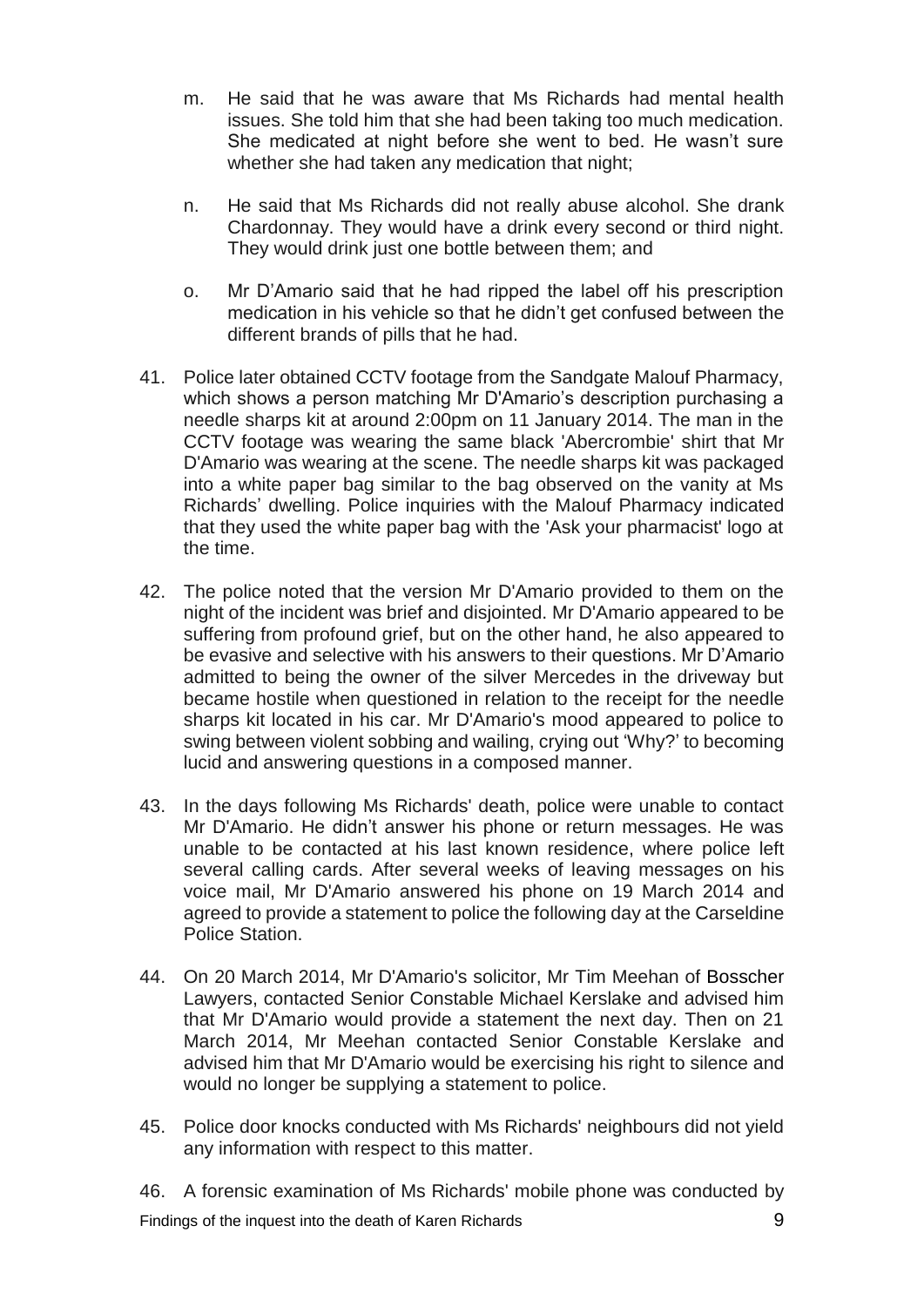police via a Cellebrite device, which extracted certain SMS messages and phone call logs. Police noted that the SMS text messages indicated that Ms Richards was sourcing illicit drugs. They were of the opinion that the phone records indicated that Ms Richards may have been in relationships with at least three other male persons, besides Mr D'Amario, at the time of her death.

- 47. The police concluded that:
	- a. It is highly probable that Mr D'Amario had knowledge of Ms Richards' drug use and that he was probably a drug user at the time;
	- b. It is possible that Mr D'Amario brought the needle sharps kit to Ms Richards' residence and supplied her with a dangerous drug on 11 January 2014;
	- c. If Mr D'Amario and Ms Richards were in a relationship, it is possible that they had both engaged in drug use together on the evening of Ms Richards' death;
	- d. There were no suspicious circumstances surrounding Ms Richards' death; and
	- e. Ms Richards' death appears to have been a combination of alcohol and prescription/illicit drug use, and her fragile mental health state.

## <span id="page-11-0"></span>**Ms Richards' medical history**

- 48. Ms Richards' medical records indicate that she had been diagnosed with a Borderline Personality Disorder. Her father stated that she was on a disability pension and had been receiving mental health treatment for over 10 years.
- 49. Ms Richards' Pharmaceutical Benefits Scheme records indicated that in the 6 months leading up to Ms Richards' death, she had been taking the following prescription medications:
	- a. Pericyazine (usually for treatment of anxiety or tension and the maintenance or treatment of psychotic disorders such as schizophrenia);
	- b. Diazepam (usually for treatment of a range of conditions such as anxiety);
	- c. Mirtazapine (an antidepressant);
	- d. Desvenlafaxine (an antidepressant);
	- e. Methylphenidate (i.e. 'Ritalin', which is used for the treatment of attention deficit hyperactivity disorder and narcolepsy);
	- f. Alprazolam (an antidepressant); and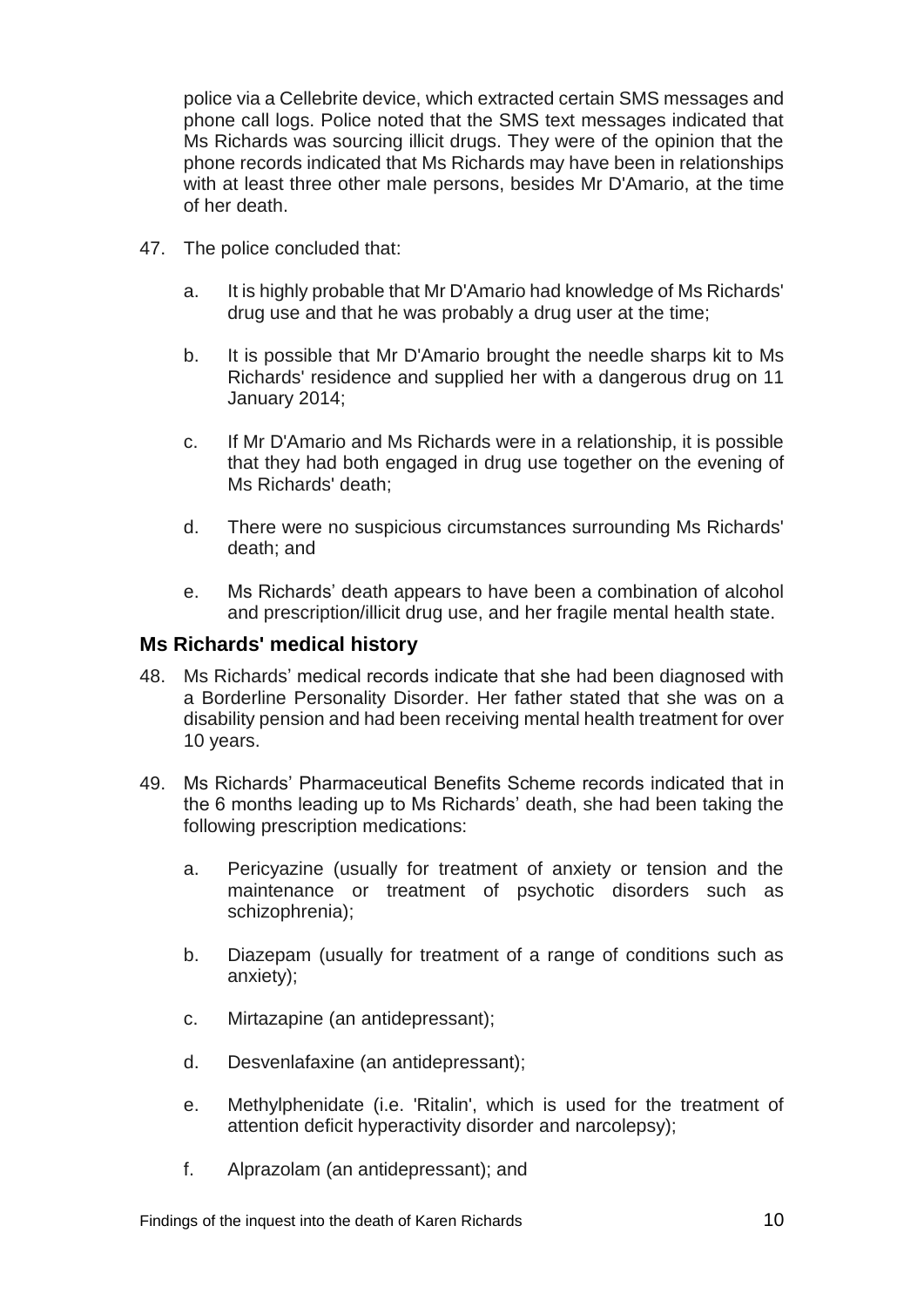- g. Esomeprazole (to reduce stomach acid for the treatment of ulcers, etc.).
- 50. It would appear that Ms Richards had been 'doctor shopping'. In the week leading up to her death, she filled scripts for Diazepam at three separate pharmacists on three different days:
	- a. 1 box of 30 tablets on 3 January 2014 at the Simon Farr Pharmacy at Morayfield (prescribed by Dr Katayoon Javadi at Warner Medical Centre on the same day);
	- b. 1 box of 25 tablets on 7 January 2014 at the Priceline Pharmacy at Strathpine (prescribed by Dr Rebecca Hargrave at the Brendale Medical Centre on the same day); and
	- c. 1 box of 25 tablets on 11 January 2014 at the Malouf Pharmacy at Newstead (which appears to have been prescribed by Dr Johannes Scheepers at the Radius Medical Centre on 8 January 2014 but there was no record of this in Ms Richards' Medicare records). This appears to have been picked up by Mr D'Amario between around 1:38pm and 1:59pm on 11 January 2014.

## <span id="page-12-0"></span>**Ms Richards' journal entries**

- 51. It would appear that Ms Richards began keeping a journal on her birthday, on 5 January 2014 (a week prior to her death).
- 52. The notebook obtained by the police contains several entries. The entries indicate that Ms Richards had a self-awareness of her mental illness and her drug abuse. She also appears to have had relationship difficulties with Mr D'Amario, her parents, and others who are unnamed.
- 53. Ms Richards made reference to Mr D'Amario in her journal entry dated 6 January 2014:

*Angelo hates my guts. Thinks I'm a you know what pig I think he is right as well my brain is wired different isn't it. I can't help it if other people can't handle shit they should have if you can't cope stuff them. I got really close to him and I just shut down turn off the person is vanished from my mind all of it another interesting thing and capability you get being borderline if I can't see you or hear you don't exist.*

54. Ms Richards later mentioned Mr D'Amario again:

*...I wonder what they think when I just disappear are they the same and switch off. I should ask Angelo. But he dislikes me now I'm a piglet and a taker apparently. So tough shit get stuffed think what you want. He's probably to wasted to know anyway.*

- 55. Ms Richards also refers to her drug taking throughout her journal. Examples include:
	- a. *In my speed induced mode I've texted one thousand messages to*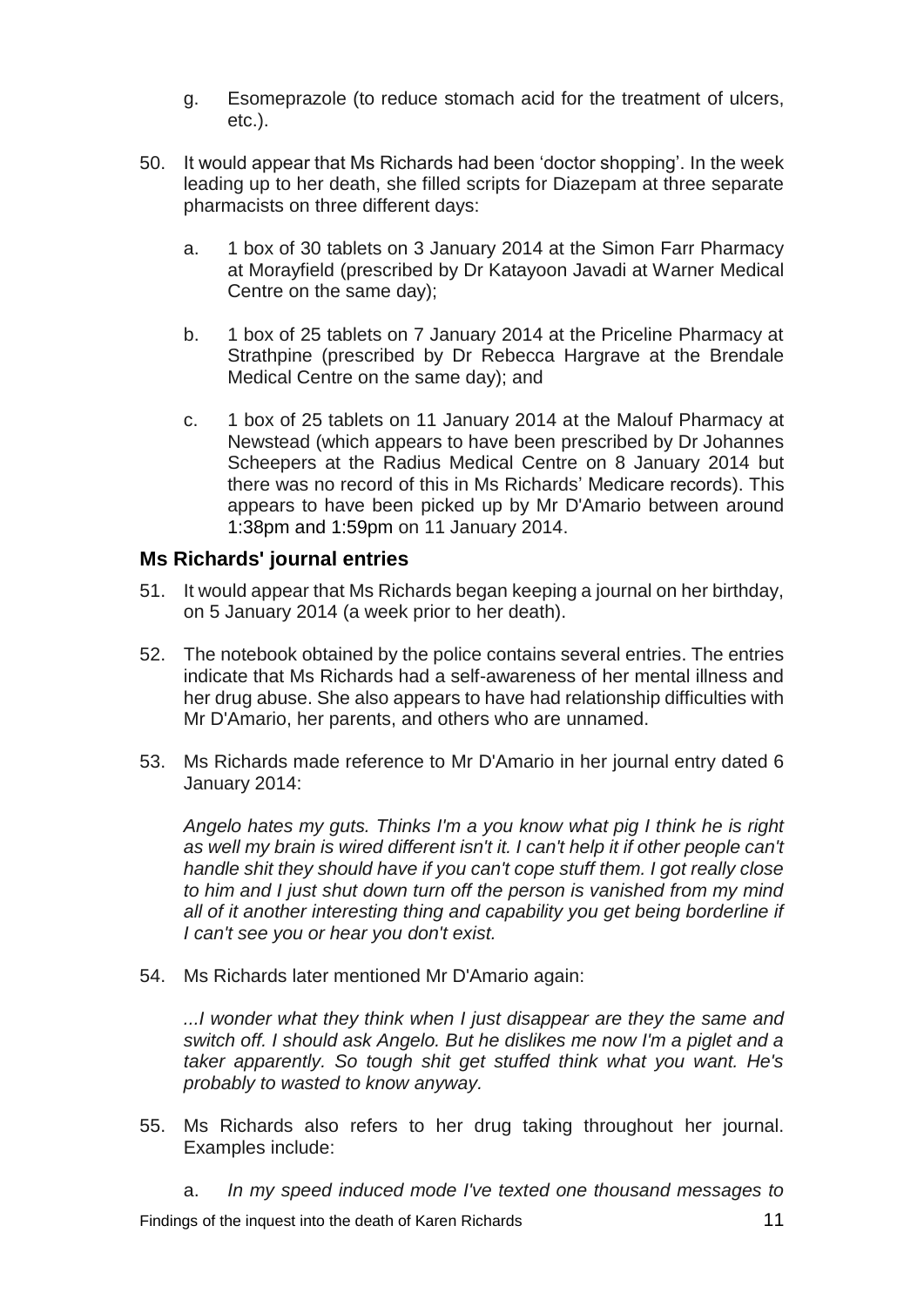*dad*;

- b. *If you drop dead playing with fire you asked for it. You know the risks any drug is the devil in disguise*; and
- c. *...I know I take drugs. I know it is bad. I know the devil. I know its bad. I know it will kill you....*

## <span id="page-13-0"></span>**Ms Richards' mobile phone records**

The following general information can be ascertained from Ms Richards' phone records:

- a. Ms Richards was in a volatile relationship with Mr Paul Ash, which appears to have ended by 24 September 2013;
- b. Ms Richards had moved on from her relationship with Mr Ash and had been in a relationship with a female, Hannah, prior to beginning a relationship with Mr Angelo D'Amario;
- c. At the time of her death, it would appear that Ms Richards was in a relationship with Mr D'Amario, 'Wayne', and 'Jacko'.
- a. Ms Richards' relationship with Wayne and Jacko were casual and amicable;
- b. Ms Richards had a friendship with 'Brian', who she considered had an alcohol and mental health problem. Brian appears to have stayed at Ms Richards' house a number of nights leading up to her death, including the night before, on 10 January 2014;
- c. Ms Richards was in regular phone contact with her best friend, 'Reve';
- d. Ms Richards had a volatile relationship with her father. She did not tell her father the full story about her drug usage or relationships;
- e. Ms Richards had a number of serious arguments with Mr D'Amario in the week leading up to her death. She had him listed in her mobile phone contact list as 'Demon Possessed'. At one stage, she threatened to kill Mr D'Amario. However, she also made it clear that she still cared for Mr D'Amario's daughter;
- f. Ms Richards usually obtained drugs from 'Janie' but she did not appear to have been happy with the quality of the drugs, so she had been sourcing them from Mr D'Amario in the days leading up to her death; and
- g. Ms Richards claimed to have had links with 'bikies' namely the Rebels and Mongols.

## <span id="page-13-1"></span>**Ms Richards' phone contact on the day of her death**

56. When Ms Richards' incoming and outgoing phone calls are combined with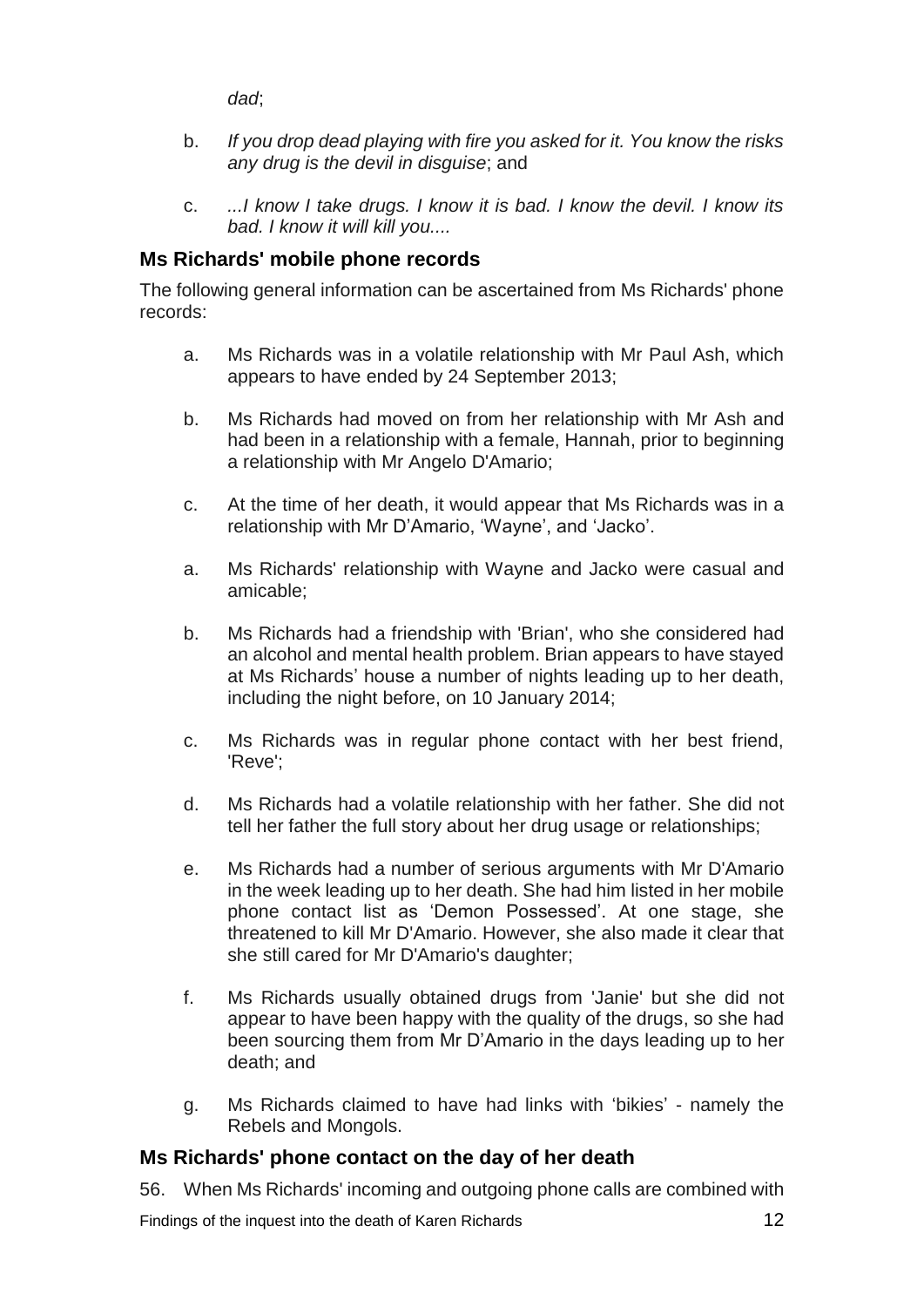her text messages on the day of her death (11 January 2014), they reveal a great deal about her frame of mind and what was going on that day. I have therefore set out the full sequence below:

- a. 2:37am: Ms Richards tried to call her friend, Mr Brian Alderwick, but he didn't answer;
- b. 2:38:08am: Ms Richards texted Mr Alderwick: *Sorry for being rude I was pissed as I'm a bit ill too*;
- c. 2:38:29am: Ms Richards texted Mr Alderwick: J*ust need some help*;
- d. 2:51am: Ms Richards texted Mr Alderwick: *And I was upset u went off with Janie out bec(ause) we agreed we got ripped off ect I didn't get it*;
- e. 2:53am: Ms Richards phoned Mr Alderwick but either got his answering machine or had a very quick conversation (phone call duration: 21 seconds);
- f. 3:01am: Ms Richards texted Mr D'Amario: *What happened to you*  last night anyway just got attacked by guy next door police here I *tried to ring u u turned yr ph off I needed to get out of here;*
- g. 3:09am: Ms Richards tried to phone Mr Alderwick but either got his answering machine or had a very quick conversation (phone call duration: 27 seconds);
- h. 3:11am: Ms Richards tried to phone Mr D'Amario but he didn't answer;
- i. 3:12am: Ms Richards texted Mr D'Amario: *You know what I just don't get people*;
- j. 3:21am: Ms Richards texted Mr Alderwick: *Doesn't matter I like janie too tried to ring u patrick attacked me whatever hey I look after myself*;
- k. 3:22am: Ms Richards texted her drug dealer, Ms Janie Palmer: *Sorry to bother u got attacked by guy next door need a u knw what want to kill it*;
- l. 3:24am: Ms Richards texted Ms Palmer: *Also he is a pedophile he told me a 12 year old he got onto I'm going off*;
- m. 3:27am: Ms Richards texted Mr Alderwick: *I don't even knw if u read this shit*;
- n. 3:27am: Ms Richards texted Mr Alderwick: *Whatever tried to ring for help*;

Findings of the inquest into the death of Karen Richards **13** and the state 13 o. 3:45am: Ms Richards texted Ms Palmer: *Sorry for bothering u just*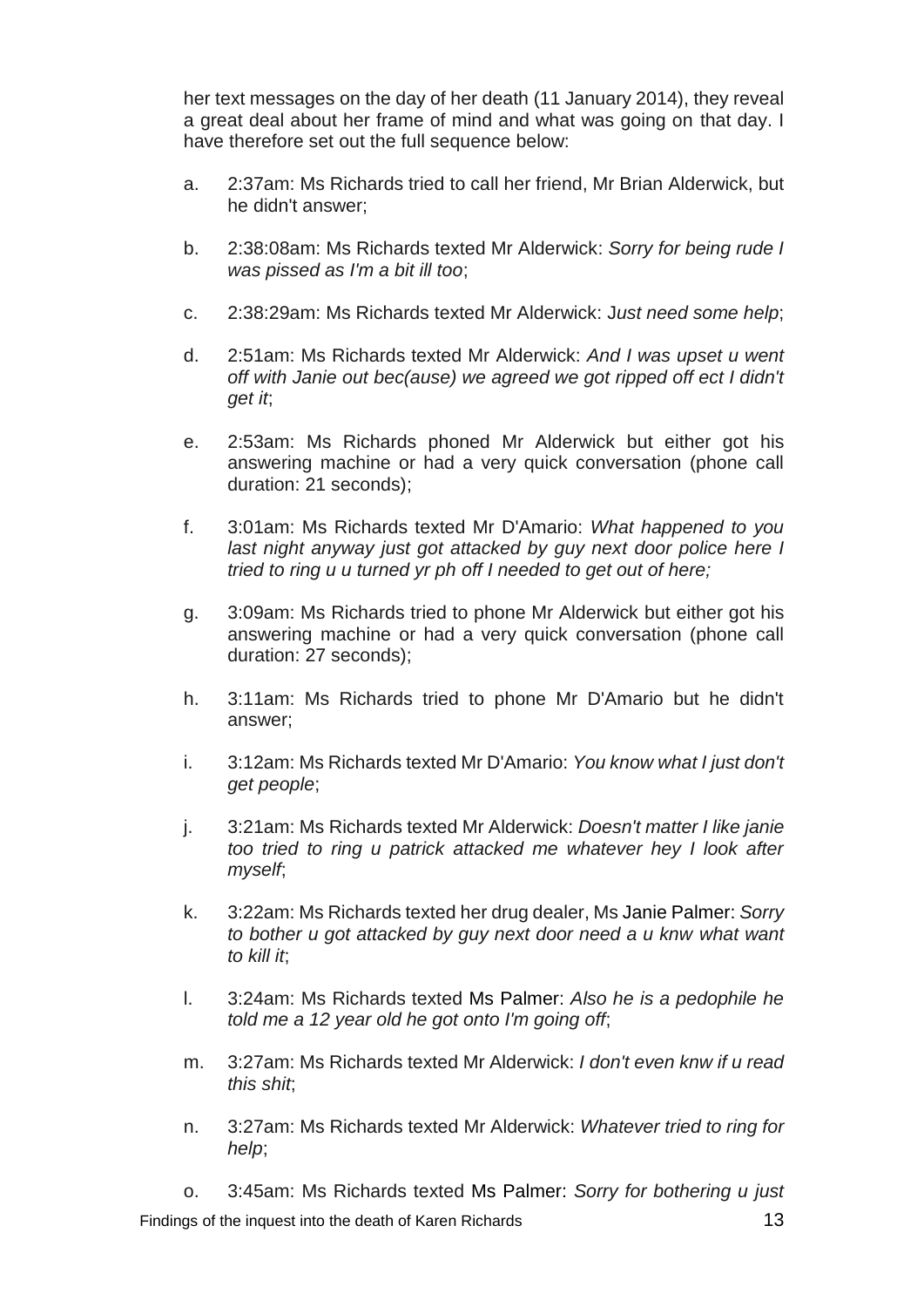*smashed the shit out of him got arrested he is a mess*;

- p. 4:50am: Ms Richards tried to phone Mr D'Amario but he didn't answer;
- q. 7:25am: Ms Richards phoned Mr Alderwick and they had a 22 minute conversation;
- r. 8:16am: Ms Richards phoned Ms Palmer and they had a 1:52 minute conversation;
- s. 9:20am: Mr Alderwick sent Ms Richards a blank text message;
- t. 9:37am: Ms Richards received a text message from her best friend, Ms Reve Scott: *Morning ling xxx*;
- u. 9:54am: Ms Richards tried to phone Mr D'Amario but he didn't answer;
- v. 9:59am: Mr D'Amario tried returning Ms Richards' phone call but it went through to her message bank. He did not leave a message;
- w. 10:08am: Ms Richards texted Ms Scott: *Morning bub*;
- x. 10:15am: Ms Richards phoned Mr D'Amario and they had a 2:58 minute conversation;
- y. 10:24am: Ms Richards tried to phone Mr D'Amario and he didn't answer;
- z. 10:25am: Ms Richards received a text message from Ms Scott: *How's it all going?*;
- aa. 10:27:04am: Ms Richards texted Ms Scott: *I talked to him about it straight he doesn't remember a thing but I'm ok*;
- bb. 10:27:35am: Ms Richards received a text from Ms Scott: *Ok well hopefully he gets the message*;
- cc. 10:28:14am: Ms Richards texted Ms Scott: *He sis I was very me said it straight*;
- dd. 10:28am: Ms Richards phoned Mr D'Amario and they had a 3:44 minute conversation;
- ee. 10:30am: Ms Richards received a text from Ms Scott: *Cool well what you up to*;
- ff. 10:33am: Ms Richards texted Ms Scott: *Brian just left I'm home alone;*

Findings of the inquest into the death of Karen Richards 14 gg. 10:34am: Ms Richards received a text from Ms Scott: *Ok well maybe*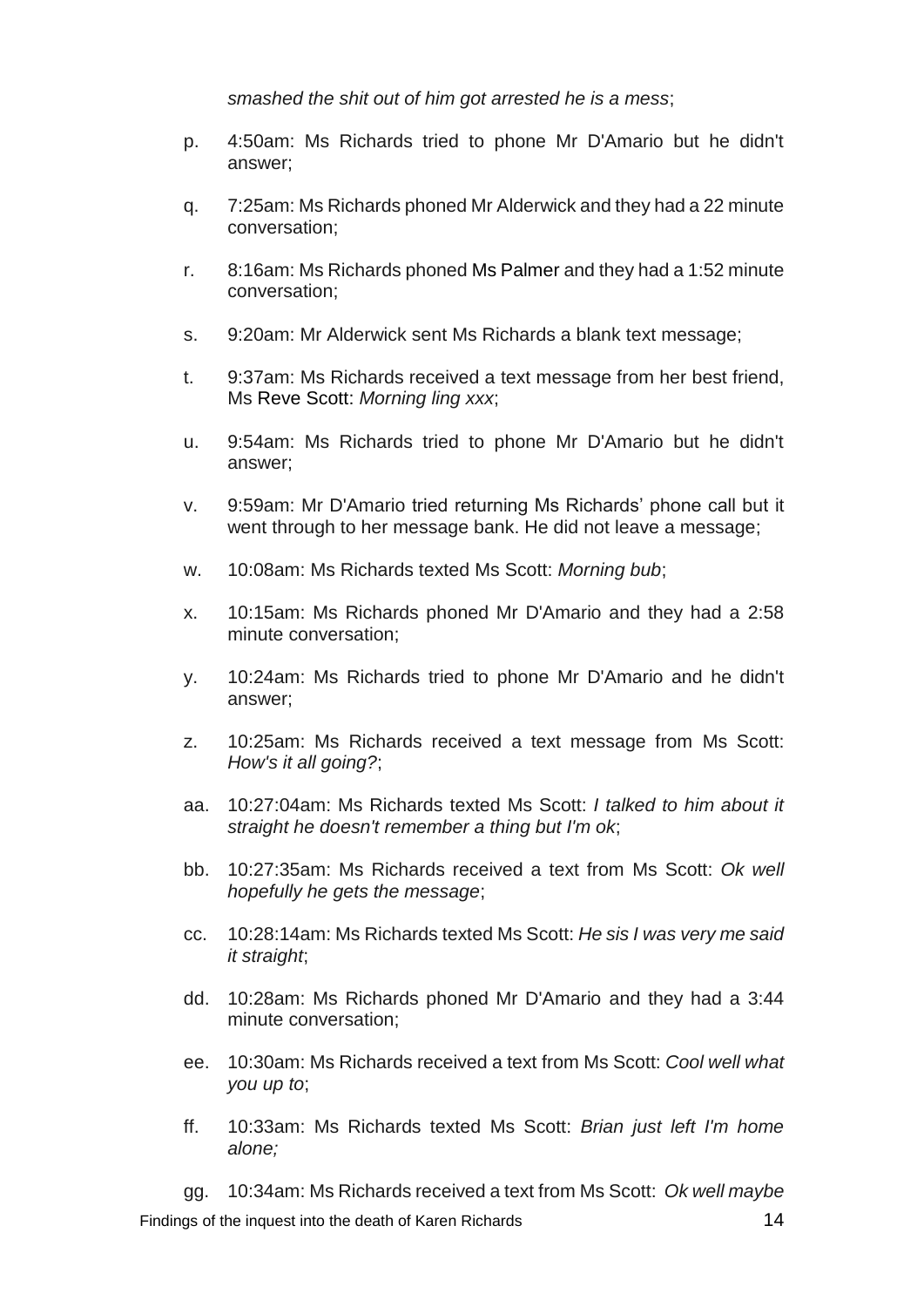*go to your mums for the weekend*;

- hh. 10:35:00am: Ms Richards texted Ms Scott: *No way she is like my enemy I'm happy like this*;
- ii. 10:35:18am: Ms Richards texted Ms Scott: *I don't need anyone*;
- jj. 10:35:26am: Ms Richards received a text from Ms Scott: *Yeh i just mean with the neighbour*;
- kk. 10:35:38am: Ms Richards texted Ms Scott: *No its ok*;
- ll. 10:35:55am: Ms Richards texted Ms Scott: *This is my home*;
- mm. 10:36:04am: Ms Richards received a text from Ms Scott: *Be careful*;
- nn. 10:36:17am: Ms Richards texted Ms Scott: *Yep iam now*
- oo. 10:36:43am: Ms Richards received a text from Ms Scott: *Ok all good*;
- pp. 10:36:57am: Ms Richards texted Ms Scott: *Yep I'm fine hub*;
- qq. 10:37:16am: Ms Richards received a text from Ms Scott: *I'm watching american horror story 2 about an asylum its full on*;
- rr. 10:37:35am: Ms Richards texted Ms Scott: *Oh I want to see it*;
- ss. 10:37:56am: Ms Richards received a text from Ms Scott: *Its pretty horrible*;
- tt. 10:38:04am: Ms Richards texted Ms Scott: *Cool lol*;
- uu. 10:38:38am: Ms Richards received a text from Ms Scott: *Hmmm I don't know if i would call it cool its sad*;
- vv. 10:39:02am: Ms Richards texted Ms Scott: *Really don't watch it pop*;
- ww. 10:39am: Ms Richards phoned Mr D'Amario and they had a 16:01 minute conversation;
- xx. 10:40am: Ms Richards received a text from Ms Scott: *No its ok it interests me to do with work and how people were treated back then*;
- yy. 10:56:17am: Ms Richards would have just gotten off the phone with Mr D'Amario and then texted Ms Scott: *Yeah I get it*;
- zz. 10:56:46am: Ms Richards received a text from Ms Scott: *Yeh its made up though*;
- aaa. 10:57am: Ms Richards texted Ms Scott: *Yeah*;

Findings of the inquest into the death of Karen Richards 15 bbb. 10:58am: Ms Richards texted Mr D'Amario: *I rang terri we are ok and*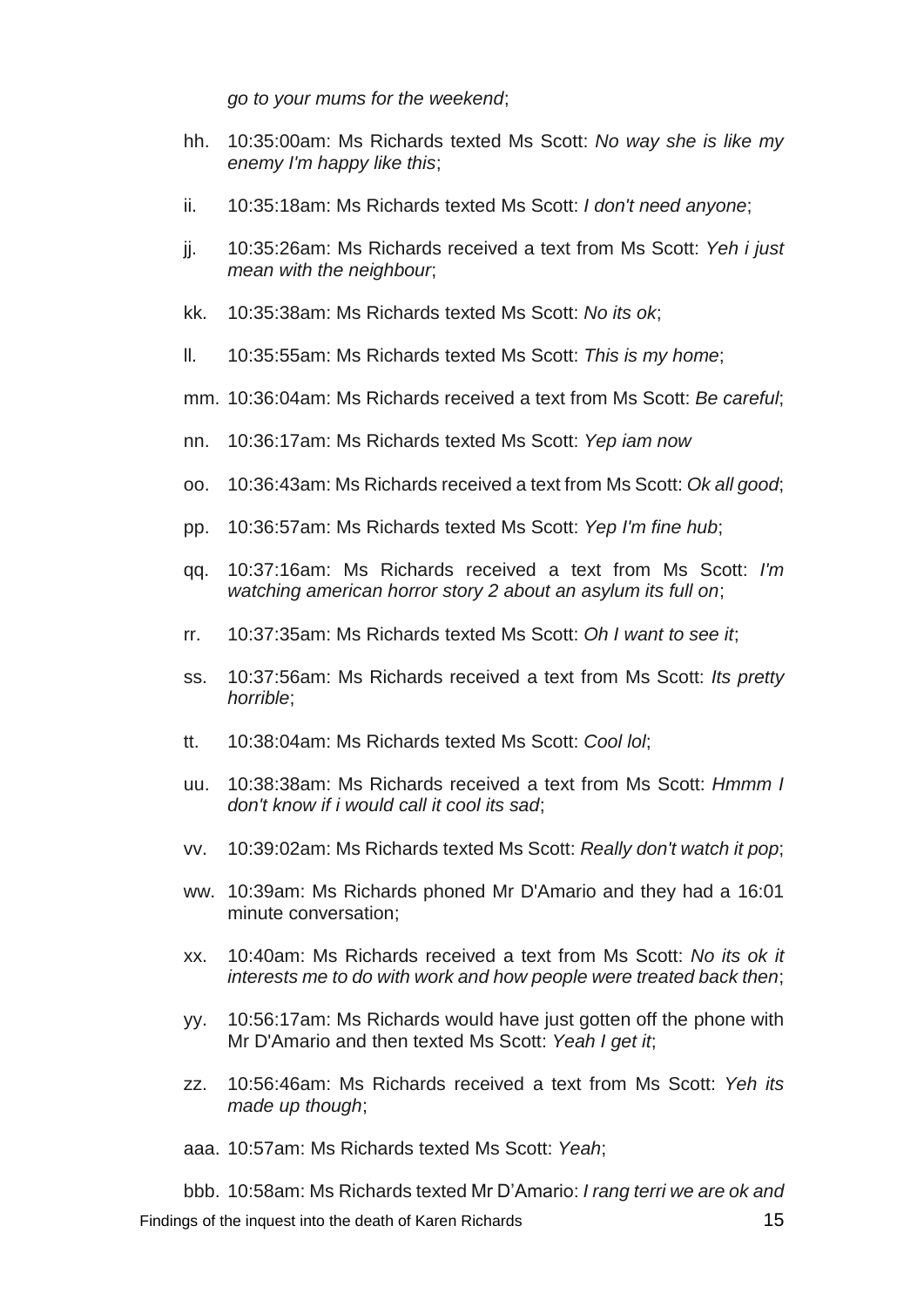*rebels and mongols u are ok*;

- ccc. 10:59:25am: Ms Richards received a text from Ms Scott: *But sad interesting*;
- ddd. 10:59:45am: Ms Richards texted Ms Scott: *Yeah totally*;
- eee. 10:59:47am: Ms Richards received a text from Mr D'Amario: *Tnx*;
- fff. 11:00:07am: Ms Richards received a text from Ms Scott: *Yeh*;
- ggg. 11:00:21am: Ms Richards texted Mr D'Amario: *It's fine you have too many people*
- hhh. 11:02am: Ms Richards texted Mr D'Amario: *Mongels asked do u want them now but u hv to be at my house*;
- iii. 11:05am: Ms Richards attempted to phone Mr D'Amario but he didn't answer;
- jjj. 11:06am: Ms Richards texted Mr D'Amario: *They want numbers*;
- kkk. 11:07am: Ms Richards tried to phone Mr D'Amario but he didn't answer;
- lll. 11:09am: Ms Richards texted Mr D'Amario: *If you want help answer ph terri is wanting things*;
- mmm. 11:12am: Ms Richards tried to phone Mr D'Amario but he didn't answer;
- nnn. 11:14am: Ms Richards texted Mr D'Amario: *Answer ph these people are onto it if I don't knw addresses ph numbers they are over it*;
- ooo. 11:15am: Ms Richards texted Mr D'Amario: *You hv 76 bikies and mafia doing u a favour*;
- ppp. 11:20am: Mr D'Amario phoned Ms Richards and they had a 11:14 minute conversation;
- qqq. 11:22am: Ms Richards received a text from 'Jacko': *THINKING OF U HOPE U R WELL CAN'T WAIT TO SE U THINKING OF YOU ALWAYS XXXOO*;
- rrr. 11:28am: Ms Richards texted 'Jacko': *Thank u x*;
- sss. 11:29am: Ms Richards texted Mr D'Amario: *Better forget mum these people want the lot*;
- ttt. 11:32am: Mr Alderwick phoned Ms Richards and they had a 11:14 minute conversation;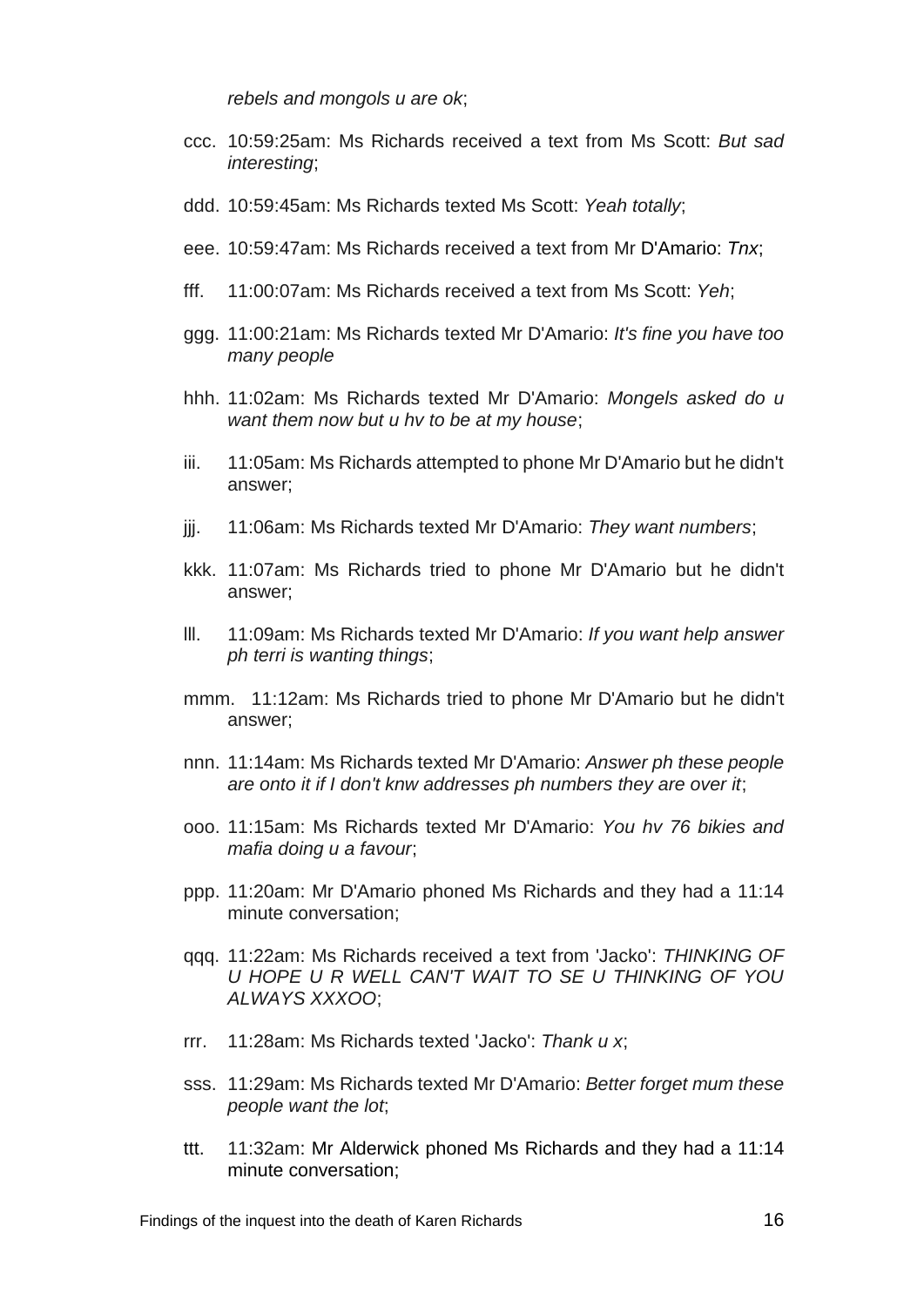- uuu. 11:34am: Ms Richards received a text from 'Jacko': *CAN'T Witto c u and finally move. IT A SAIN HOUSE IHAVE NO WHERE. ELS TOGOIT WILL WERKOUT JUST FINE*;
- vvv. 11:43am: Ms Richards received a text from 'Jacko': *WHERE R. U.?*;
- www. 11:59:04am: Ms Richards phoned Mr D'Amario and she either got his answering machine or they had a very short conversation of 11 seconds;
- xxx. 11:59:55am: Ms Richards tried to phone Mr D'Amario but he didn't answer;
- yyy. 12:01pm: Mr D'Amario phoned Ms Richards and they had a 55 second conversation;
- zzz. 12:07pm: Ms Richards tried to phone Mr D'Amario but he didn't answer;
- aaaa. 12:08pm: Ms Richards phoned Mr D'Amario and they had a 4:17 minute conversation;
- bbbb. 12:15:30pm: Ms Richards tried to phone a medical practice but the phone call was either not answered or did not go through;
- cccc.12:15:44pm: Ms Richards tried to phone Mr D'Amario but he didn't answer;
- dddd. 1:10pm: Ms Richards phoned Mr D'Amario and they had a 4:28 minute conversation;
- eeee. 1:51pm: Ms Richards phoned Mr D'Amario and they had a 3:10 minute conversation.
- ffff. 2:56:04pm: Ms Richards phoned an unknown number, but there was no answer;
- gggg. 2:56:38pm: Ms Richards phoned an unknown number (which was an incorrect phone number due to the number of digits);
- hhhh. 2:57pm: Ms Richards phoned an unknown number, and either got an answering machine or hung up shortly after as the duration was 7 seconds;
- iiii. 4:46pm: Ms Richards received a text from 'Wayne': *Hello Miss whatya up to*; and
- jjjj. 5:30pm: Ms Richards received a text from an unknown number that she had previously tried to phone: *Who dis*.
- 57. I note that phone contact ceased with Mr D'Amario at around 1:54pm and there was no phone activity at all after 5:30pm (with the exception of the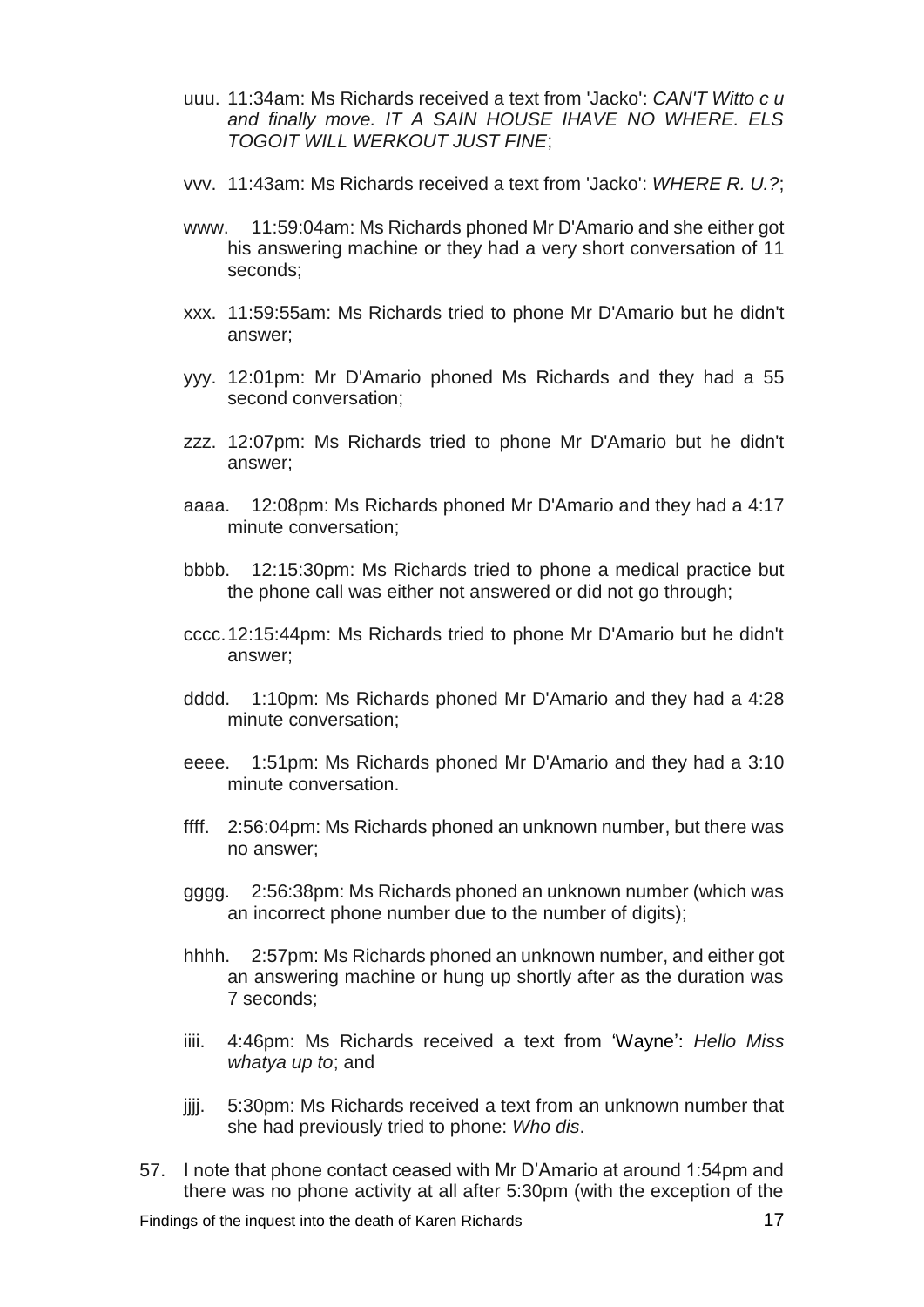phone call that Mr D'Amario made to Ms Richards' phone at 11:44pm).

### <span id="page-19-0"></span>**Mr Paul Richards' evidence**

- 58. Mr Paul Richards is Ms Karen Richards' father. He provided two statements to the police dated 18 September 2016 and 25 November 2016.
- 59. Mr Richards stated that his daughter had been seeing psychiatrists since her late teens. She had been diagnosed with Borderline Personality Disorder.
- 60. Ms Richards had been seeing Dr Morris at Pine Rivers Private Hospital from early 2010 until mid 2013. Dr Morris was very careful in what he prescribed Ms Richards and was strict with her. Dr Morris also kept Mr Richards well informed.
- 61. Dr Morris tried Ms Richards on a short course of Concerta, which Mr Richards later realised was like a prescribed 'speed'. He was told by Dr Morris that this was an ADHD treatment. Ms Richards was also referred to the Radius Medical Centre for Ketamine treatment.
- 62. Mr Richards stated that was when it all went 'off the rails' in relation to his daughter's medical treatment. Ms Richards was being looked after by a Psychiatrist, Dr Scheepers, but she was seeing a range of medical practitioners, who were mostly GPs, at the Radius Medical Centre. He went in to personally see Dr Scheepers to express his concerns about Concerta and to advise that he felt Ms Richards was misusing the drug and abusing herself with it. He also left strict instructions on another occasion with Dr Scheeper's secretary when he could not speak with Dr Scheepers, to ensure his daughter was no longer prescribed Concerta. He later found out that a GP from the Radius Medical Centre had nevertheless prescribed the drug to his daughter and that she had overdosed on it.
- 63. Mr Richards stated that in early September 2013, his daughter informed him that she had previously used heroin. She told him that two people named Angelo (i.e. Mr D'Amario) and Hannah had injected her with it the first time she used it, when she met them in May 2013. She told him that Mr D'Amario had recently used heroin again with her. She said that she hated needles and could never inject herself and would never touch heroin again.
- 64. Mr Richards met Hannah once but he had never met Mr D'Amario. He stated that his daughter had mentioned Mr D'Amario several times. However, she did not mention him in a loving way, or anything that sounded like a romantic interest. It sounded to him more like Mr D'Amario was an acquaintance.
- 65. Mr Richards stated that his daughter had ended up in hospital on the morning of 8 January 2014.

Findings of the inquest into the death of Karen Richards 18 66. Mr D'Amario stated that he saw, after his daughter's death that Mr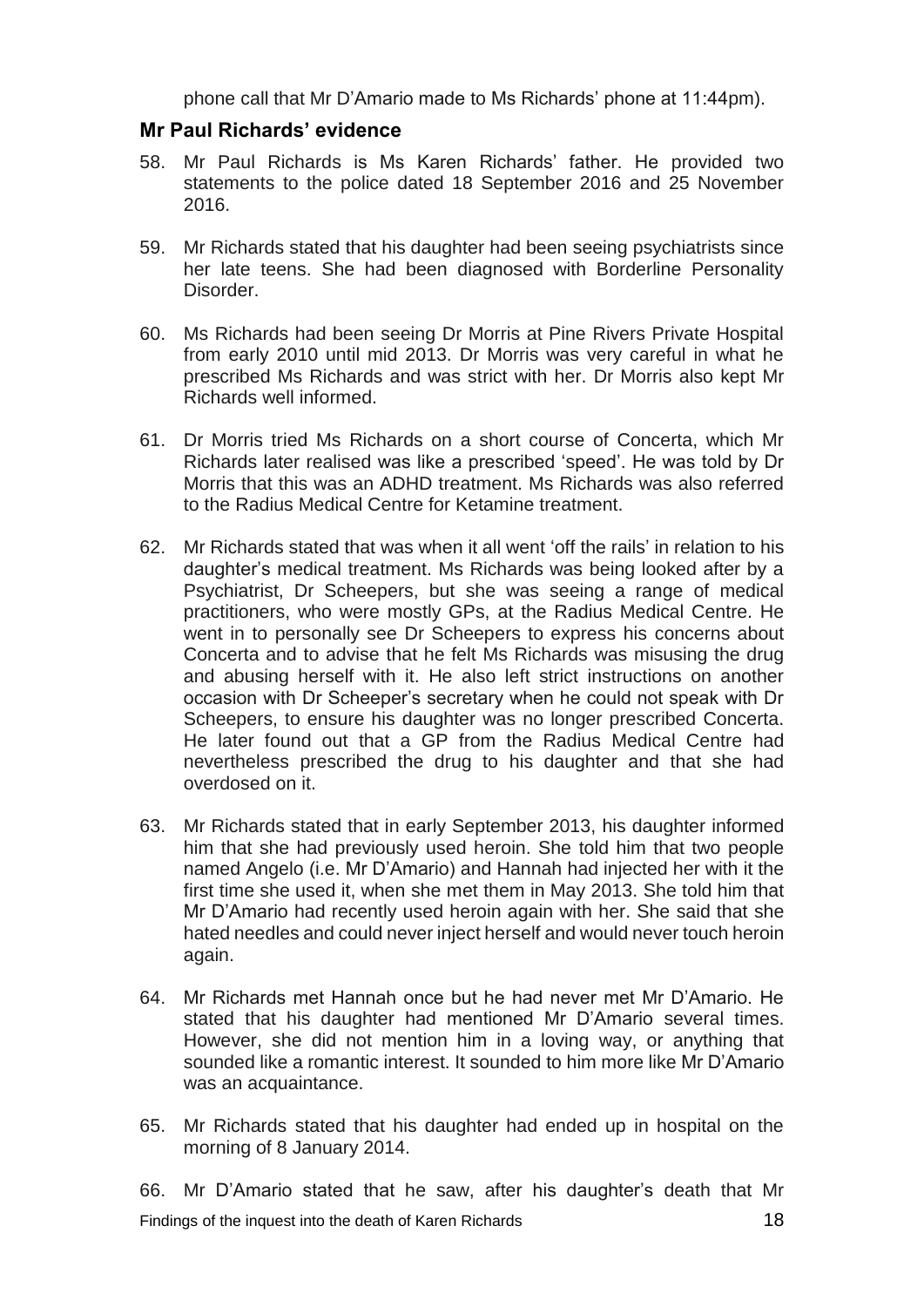D'Amario drove a Mercedes Benz sports car and he had been told by Mr Paul Ash and Mr Brian Alderwick that Mr D'Amario was a drug dealer.

- 67. Mr Richards did not know or suspect that his daughter had any actual links with Criminal Motorcycle Gangs (bikies).
- 68. On 14 January 2014, Mr Richards wanted to talk to Mr D'Amario about his daughter's death and to get the keys to her unit from him. He stated that Constable Matthew Ham said it was okay to do so. He phoned Mr D'Amario on the phone number listed in his daughter's mobile phone and they made arrangements for him to attend Mr D'Amario's mother's residence. He later attended the residence with his son.
- 69. Mr Richards stated that when he spoke with Mr D'Amario about his daughter's death, Mr D'Amario broke down crying. He told Mr Richards that he had arrived at Ms Richards' place in the late afternoon (on 11 January 2014) as she had asked him over for dinner and she was going to make Mexican tacos. Mr D'Amario said that Ms Richards was in no fit state to make dinner as she had been drinking. He said that late in the night she was attacking herself with a syringe and plunging it into her arm and hand. After all of this, he fell asleep and awoke to find Ms Richards not moving on the bed beside him. He said that Ms Richards had horrible vomit and liquid from her mouth all over herself and the bed. His reaction was to run to the toilet and he projectile vomited into the bowl.
- 70. After Mr D'Amario claimed in oral evidence during the inquest that he slept in the spare room on the night of Ms Richards' death, Mr Richards confirmed in an email to the Coroners Court that his daughter did not have a spare room to sleep in at her apartment. The spare room was packed with gym equipment and other items.
- 71. I found that Mr Richards' evidence was credible and reliable. He attended for the duration of the first phase of the inquest. However, I saw no need to call him as a witness at the inquest due to his detailed statements and the distress that his daughter's death had caused him.

#### <span id="page-20-0"></span>**Mr Paul Ash's evidence**

- 72. Mr Paul Ash provided a statement to the police dated 25 October 2016 and oral evidence at the inquest.
- 73. Mr Ash stated that he first dated Ms Richards in 2003 or 2004 for six months. By the end of the relationship he realised that Ms Richards had mental health issues. She was addicted to anti-depressants, she abused alcohol, and she had been giving her medication to others.
- 74. Mr Ash stated that they began dating again in January 2013 for around eight months. Ms Richards had begun attending church with him and they were establishing a family unit with his young daughter.
- 75. Early on in their (second) relationship, Ms Richards admitted to having sex with Hannah and Mr D'Amario when she had not yet committed to a monogamous relationship. She had also admitted to taking heroin, which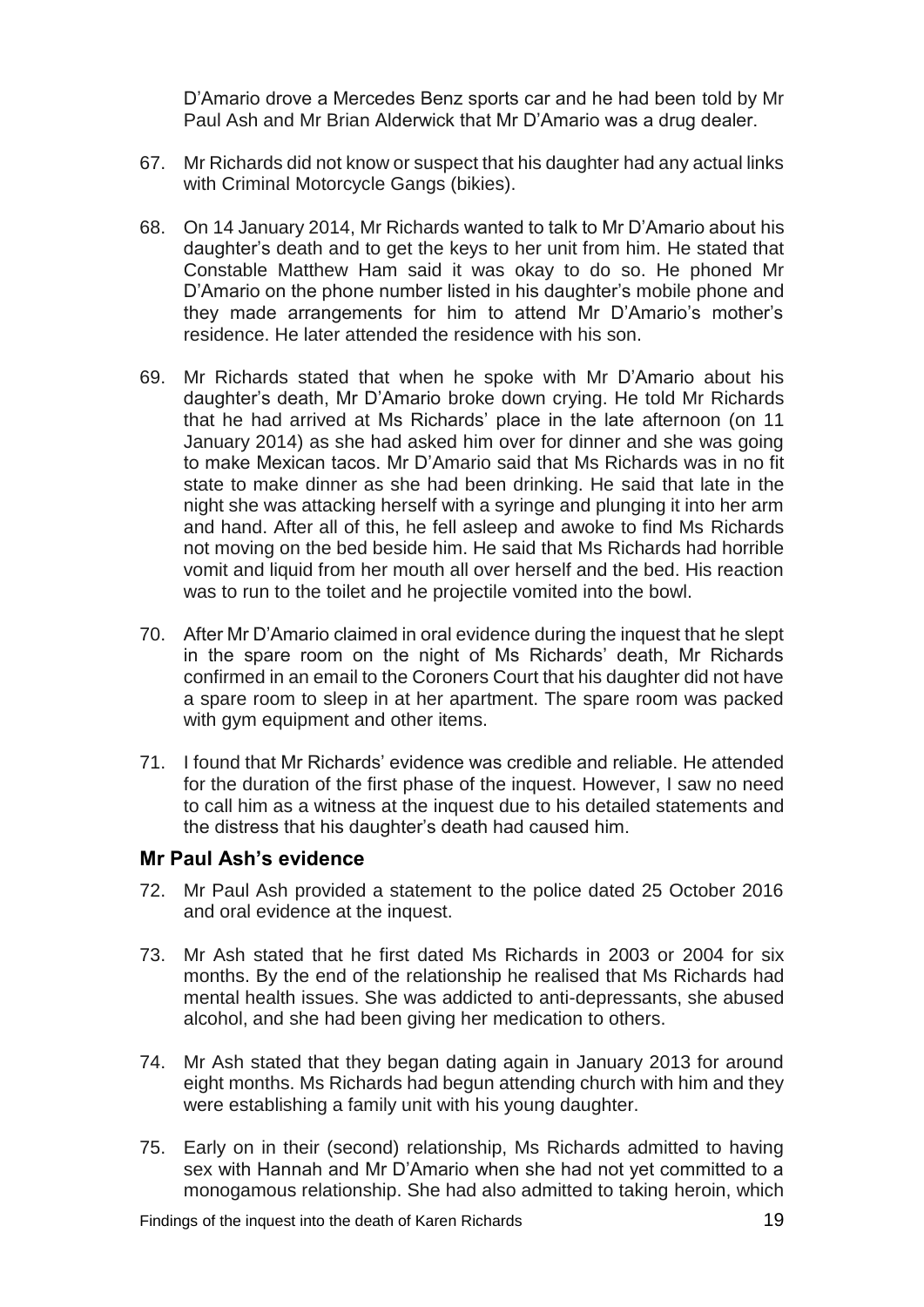she got from Mr D'Amario. She promised that it would not happen again. She explained that she had been drawn into this past 'love triangle', with Hannah and Mr D'Amario through drugs but that she had escaped it.

- 76. Mr Ash proposed to Ms Richards in around mid 2013 and they were engaged to be married. It was at this time that Ms Richards re-established a relationship with Hannah and Mr D'Amario. Mr Ash stated that Ms Richards would return from visiting them in a scattered state and she seemed exhausted and drug affected.
- 77. In relation to her prescription drug usage, Mr Ash stated that it became evident to him that Ms Richards was now addicted to a new series of medications with which she played a dangerous balancing act. There were the antipsychotics, which made her dopey, dexamphetamine to pick her up, and Stilnox to get her to sleep. He was aware that she took medication to help her sleep often. She was taking the sleeping medication because the dexamphetamine kept her awake.
- 78. It appeared to Mr Ash that Ms Richards had been trading her dexamphetamine prescription drugs for heroin because she was always coming back without her prescription dexamphetamine. At one stage she had allegedly lost a quantity of the dexamphetamine prescription drugs. She never used the term 'trade' but she had said to Mr Ash that she would share her dexamphetamine prescription drugs with Hannah and Mr D'Amario. Mr Ash also stated that Ms Richards told him that Mr D'Amario had supplied her with Valium once or twice.
- 79. Mr Ash started to become suspicious and he monitored Ms Richards' text messages. He stated that he saw text messages between Ms Richards, Hannah, and Mr D'Amario referring to 'Heather', which Ms Richards later told him was in reference to heroin.
- 80. Mr Ash stated that they had a bbq at their house one evening. There were about four or five people in attendance, including Mr D'Amario. Hannah was not in attendance. The next morning, he found used syringes (capped) in the kitchen. Ms Richards admitted that she had used heroin the night before with Mr D'Amario. She said that she only used heroin with Mr D'Amario.
- 81. Mr Ash was of the understanding that Ms Richards had no need for 'speed' because of the dexamphetamine prescription drugs, which she seemed to have an endless supply of. Mr Ash stated that he caught Ms Richards with her friend, Mr Brian Alderwick, a couple of times having what they called 'dexy parties' at Ms Richards' house. They were 'both jumping around and yapping away'. He did not think that Mr Alderwick was linked with Mr D'Amario.
- 82. Mr Ash also observed that Ms Richards liked to 'play people off against each other' and was 'attention seeking'. She was also 'manipulative'. He also stated that 'she was a very beautiful person and enjoyed the attention of men'. However, Ms Richards had never expressed any attraction to Mr D'Amario. She referred to him as a friend.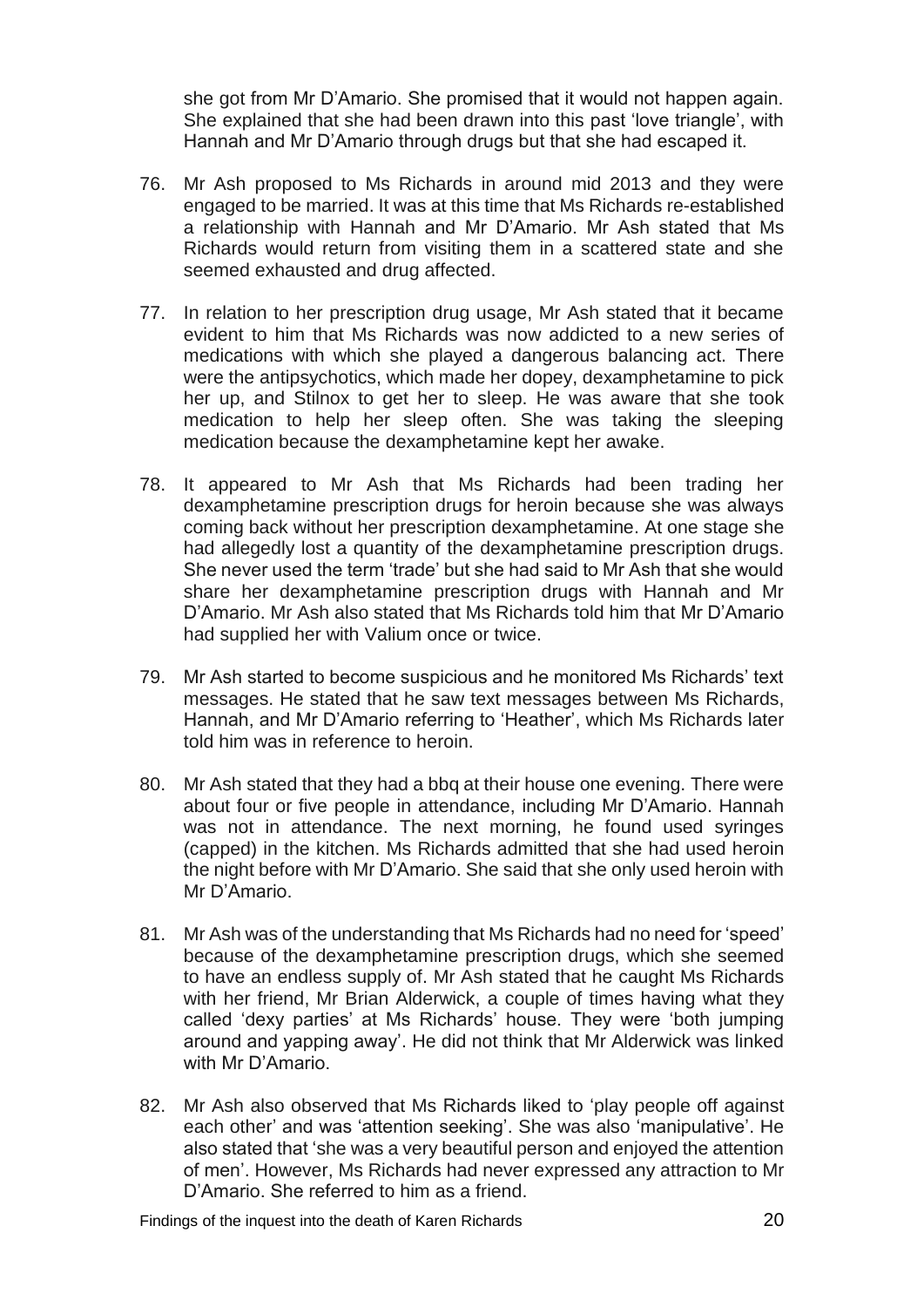- 83. Ms Richards never mentioned bikies that Mr Ash could recall.
- 84. I found that Mr Ash provided open, honest and reliable evidence.

#### <span id="page-22-0"></span>**Ms Reve Scott's evidence**

- 85. Ms Reve Scott provided a statement to the police dated 15 June 2016 and oral evidence at the inquest.
- 86. Ms Scott stated that she met Ms Richards in around 2001. They would talk on the phone and go to the same parties. They were inseparable right up to the time she died. They would talk on the phone nearly every day and text each other.
- 87. Ms Richards was pretty popular and she had a lot of friends that struggled with drug and alcohol abuse. She had a big heart and she tried to help people out.
- 88. Ms Scott stated that Ms Richards told her that she used speed and smoked pot when she was younger but that it didn't agree with her. She recalled that Ms Richards was taking Valium as well as other antidepressants. She would take codeine a lot, stating that she had a sore neck. She was on a lot of prescription drugs, including a drug called Concerta, which is a slow release drug for ADHD. She thinks Ms Richards started taking this about six months before her death.
- 89. Ms Scott stated that for a few years before she died, Ms Richards would phone her and tell her that she wanted to end her life and she would send her goodbye texts.
- 90. Ms Scott stated that Ms Richards was in and out of the Pine Rivers Private Mental Health Ward in Strathpine in the two to three years before she died. Her mental health really deteriorated during this time. She told her about different people that she would be in the ward with. She thinks some of those people had links with bikies. She stated that Ms Richards seemed to have an obsession with bikies. She would read books about bikies and she told her that she lived with the Hells Angels bikies around the Wavell Heights area when she was younger, before they met.
- 91. Ms Scott stated that about six months before Ms Richards' death (i.e. mid 2013), she told her that she had tried heroin but that she didn't like it and she felt guilty about being a drug addict. She said that she used heroin with Hannah. She sometimes mentioned Mr D'Amario. Ms Scott's understanding was that Mr D'Amario was Hannah's ex-boyfriend.
- 92. I found that Ms Scott provided open, honest and reliable evidence.

#### <span id="page-22-1"></span>**Mr Patrick Mullice's evidence**

- 93. Mr Patrick Mullice provided a statement to the police dated 10 October 2016 and oral evidence at the inquest.
- 94. Mr Mullice was Ms Richards' neighbour and friend. He stated that he first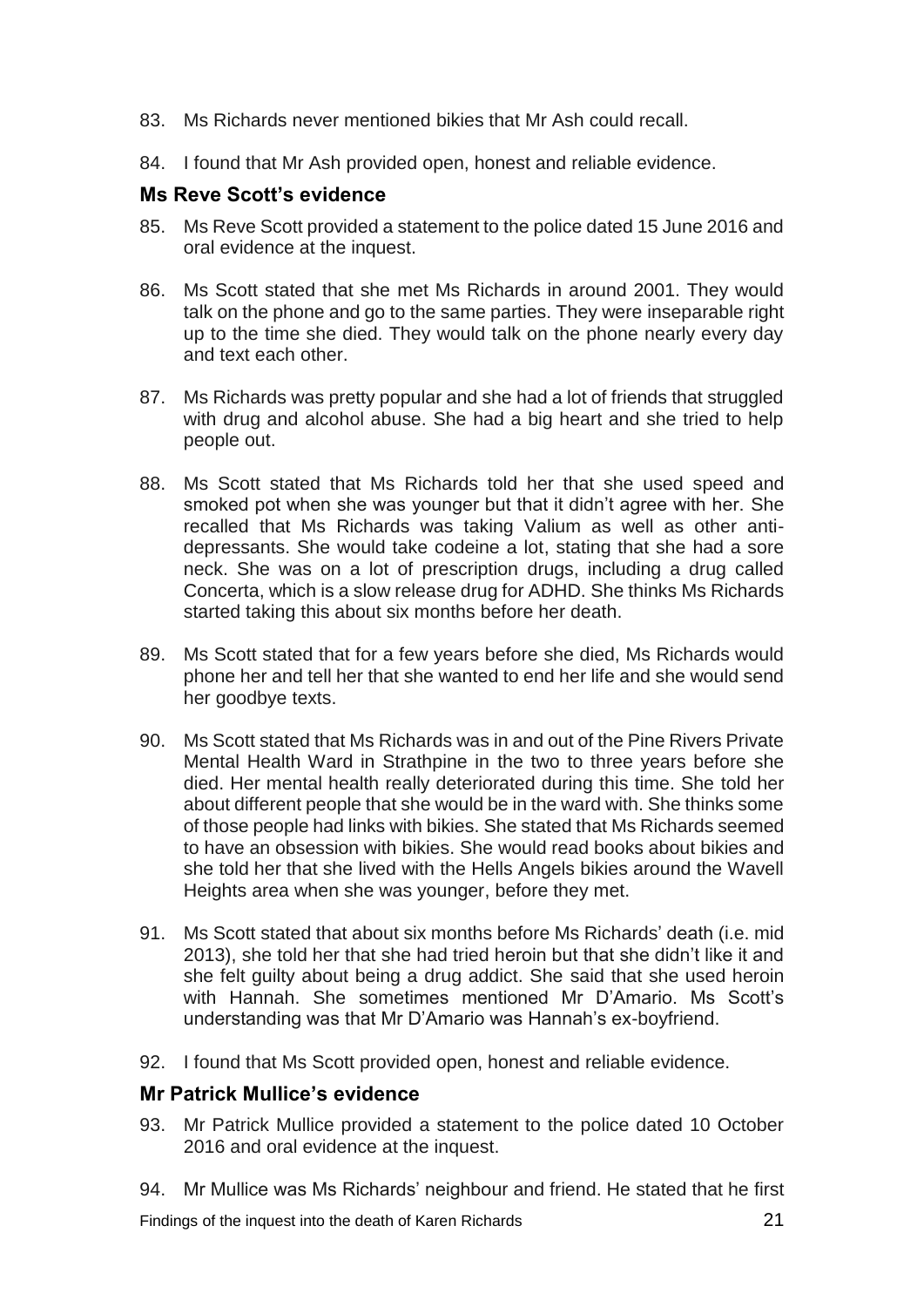met her around August 2013 when she moved in next to him. They would talk regularly across their balconies and he would visit Ms Richards every few days.

- 95. Mr Mullice stated that Ms Richards mentioned to him a few times that she got her drugs from her boyfriend, Mr D'Amario. He could not recall whether she was referring to prescription or non-prescription drugs.
- 96. Mr Mullice would often see Mr D'Amario's car, a silver Mercedes, parked in the driveway. Mr D'Amario would visit Ms Richards at any time of the day or night and for extended periods of time. There were nights when Mr D'Amario would stay. His understanding was that Ms Richards and Mr D'Amario were 'quite an item'. 'They were lovers'. Ms Richards would refer to Mr D'Amario as her 'boyfriend'. She had also introduced him to Mr D'Amario and he had met Mr D'Amario a few times.
- 97. Around the time of Ms Richards' death, Mr Mullice noticed that she seemed to be drinking more. He would drop around to her house and she would suggest that they go to the bottle shop and buy some wine. They would go back to her place and Ms Richards would drink. On one occasion Mr Mullice drank with her and had a few too many but he would usually abstain from drinking.
- 98. Mr Mullice stated that Ms Richards was always very talkative and alert but around the time of her death, he noticed that she looked very tired and perhaps hungover. He stated that he never witnessed Ms Richards taking drugs.
- 99. Mr Mullice stated that he was not involved in any altercation with Ms Richards at or around the time she died. He did tell Ms Richards to 'shut up' on one occasion to let him get a word in but they were still good friends.
- 100. I found that Mr Mullice provided open, honest and reliable evidence.

#### <span id="page-23-0"></span>**Mr Brian Alderwick's evidence**

- 101. Mr Brian Alderwick provided a statement to the police dated 19 October 2016 and oral evidence at the inquest. Mr Alderwick's memory was limited due to his mental health condition, history of alcohol abuse, and the time that had passed.
- 102. Mr Alderwick stated that he had known Ms Richards for around three years before her death. They were friends, 'like brother and sister'. They had met at the Strathpine Private Hospital when he was admitted due to his alcohol problems.
- 103. He would see Ms Richards every week or two. They lived about 20 minutes drive from each other and would visit each other. When Ms Richards' car 'blew up', he would drive her around sometimes.
- 104. Mr Alderwick stated that when he slept over at Ms Richards' house, he would sleep on the couch. He thought there was a gym or junk room but there was no bed in there. The only sleeping options were Ms Richards'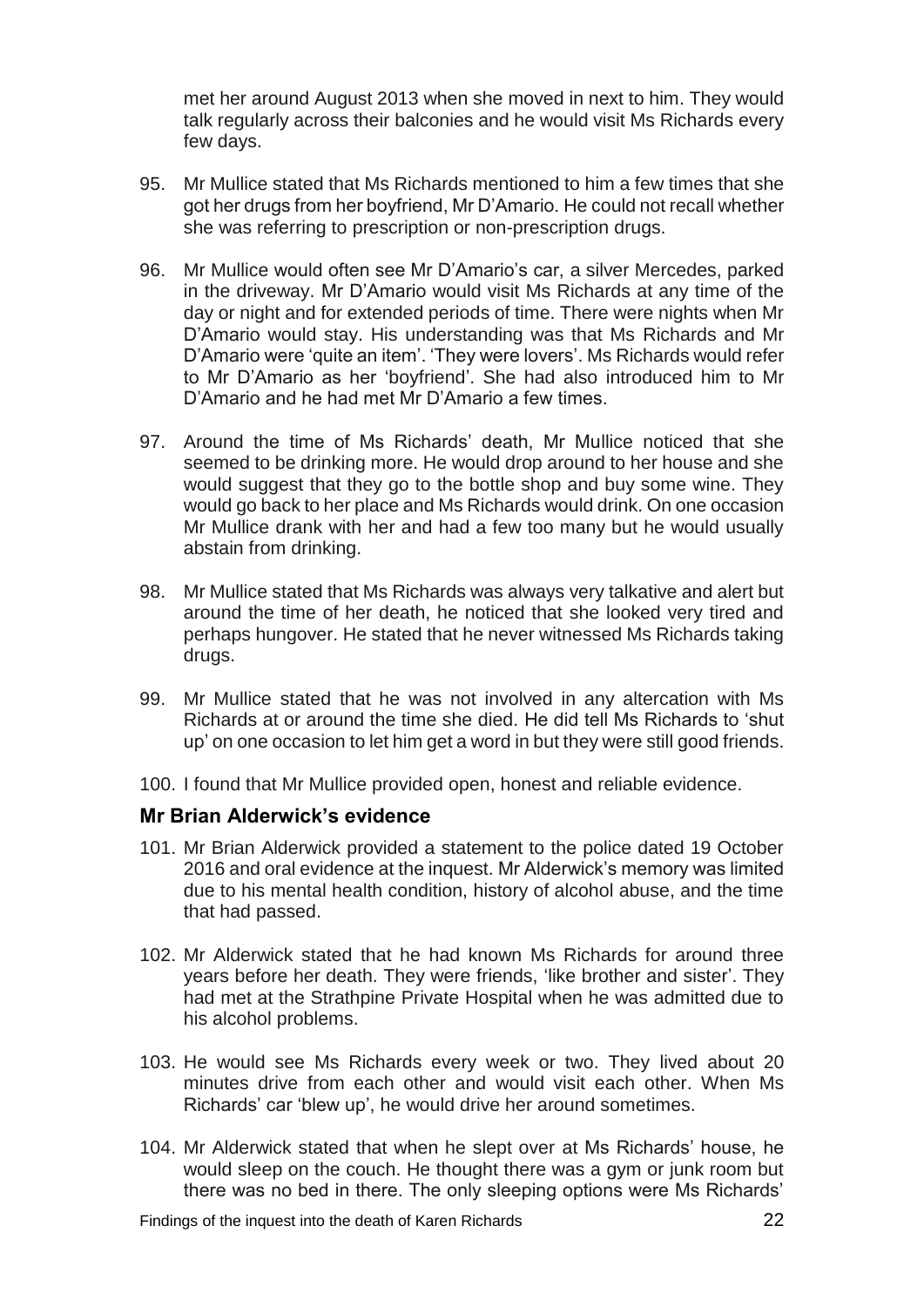bed or the couch.

- 105. Mr Alderwick stated that he saw Ms Richards use heroin once. No one else was there and as far as he knew, she had injected herself. He stated that she had started to fall asleep, so he took her for a walk.
- 106. Mr Alderwick stated that Ms Richards once gave him the drug 'Ice'.
- 107. Mr Alderwick didn't recall staying at Ms Richards' house the night before her death or visiting her the morning of her death but he conceded that it was possible.
- 108. Mr Alderwick stated that if he were trying to source drugs on 9 January 2014 through Ms Richards from Mr D'Amario or others, he would have been trying to get Valium. He stated that he could not recall Ms Richards mentioning heroin. He wasn't a heroin user. He could not recall whether Mr D'Amario provided them with drugs at the time.
- 109. Mr Alderwick stated that he had become friends with Ms Janie Palmer after Ms Richards' death. He stated that Ms Palmer did not deal in heroin to his knowledge.
- 110. Mr Alderwick stated that he had met Mr D'Amario. He wouldn't say that he was Ms Richards' 'boyfriend'. He was a 'strange one'.
- 111. I found that Mr Alderwick provided honest evidence. His evidence can be relied upon in a general sense but only limited weight can be placed on some of the detail, due to his memory issues.

#### <span id="page-24-0"></span>**Ms Janie Sue Palmer's evidence**

- 112. Ms Janie Palmer provided a statement to the police dated 16 November 2016 and oral evidence at the inquest.
- 113. Ms Palmer stated that she was a drug user in the past but at the time that she provided evidence at the inquest she had just gotten out of rehab and was not using. She had used speed and Valium but nothing else. She had been able to acquire speed and sell it to others in the past.
- 114. Ms Palmer stated that she only knew Ms Richards for a couple of months prior to her death. They met late in 2013 and they met through Mr D'Amario. She had met Mr D'Amario through another person in the context of drugs.
- 115. Ms Palmer stated that from the moment she met Mr D'Amario, she thought he was a 'bit shady'. He had 'ulterior motives'. He would always try and manipulate a situation for his own benefit. He had a Mercedes and he tried to use his car to influence people. He would try and make out that he was a big person because of where he worked. He tried to make out that he was someone that he wasn't.
- 116. Ms Palmer agreed that Mr D'Amario was probably a drug dealer, although he never seemed to have anything when she asked him. She described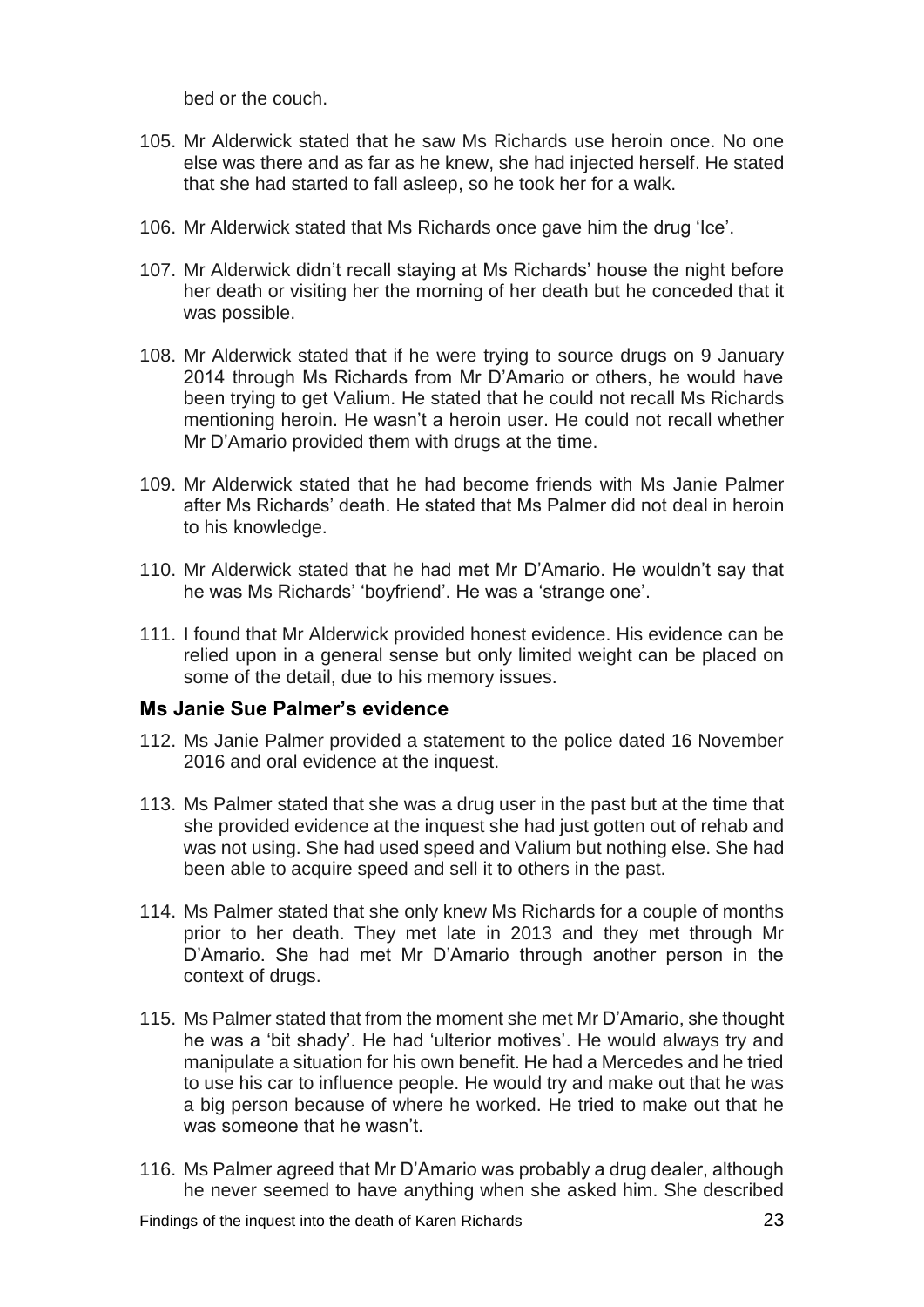him as a 'middle man'. She never saw him deal drugs but she noticed when she was around Mr D'Amario, people would come over for a short time and leave. She chose not to know what was going on. She had 'heard along the grapevine' that Mr D'Amario had heroin but she had never seen this.

- 117. She stated that she only saw Ms Richards a couple of times. They were not friends. When she first met Ms Richards at Mr D'Amario's house in Carindale, Ms Richards was upset and crying and Mr D'Amario was talking to her. Mr D'Amario appeared to be looking after her. Her impression was that Mr D'Amario and Ms Richards were boyfriend and girlfriend. They were spending a lot of time together. Ms Richards had her clothes at his house and they were sharing the bed. Whenever Ms Richards had dramas, she would go to Mr D'Amario. She used to send him text messages and Mr D'Amario would answer them. She didn't think Ms Richards had any money. It also looked like Ms Richards was taking care of Mr D'Amario and his daughter.
- 118. Ms Palmer stated that the couple of times she met Ms Richards was in relation to the drug, 'speed'. They did speed together and she would meet Ms Richards at an address in Bowen Hills. Ms Richards would text or phone Ms Palmer and she would sell Ms Richards speed.
- 119. On one occasion at Mr D'Amario's house, Ms Palmer stated that she mixed up the speed for Ms Richards, Mr D'Amario and herself. Ms Palmer injected herself in the bathroom, whilst Ms Richards and Mr D'Amario were in the bedroom together. She did not see either of them take the drug. The options for taking speed were to inject, smoke, snort or eat it.
- 120. Ms Palmer stated that she only ever sold Ms Richards speed but she was aware that Ms Richards also smoked 'pot' as she had seen her smoking it once.
- 121. Ms Palmer stated that she was not aware whether Ms Richards had anything to do with bikies.
- 122. Ms Palmer stated that she had met Mr Brian Alderwick through Ms Richards. He did speed, alcohol, and he was on prescription medication (namely Valium). Ms Richards had gotten the drugs for him.
- 123. Ms Palmer stated that she had never been to Ms Richards' house in Sandgate. If Ms Richards had been trying to acquire drugs from her on 9 January 2014 (two days before her death), she would have had to go to Ms Palmer's house. Ms Palmer stated that she did not deal heroin; she would only have dealt speed.
- 124. Ms Palmer stated that after Ms Richards' death, Mr D'Amario phoned her and advised her that Ms Richards was dead. She was not sure why he rang her because she didn't really know Ms Richards. The conversation was short. Mr D'Amario mentioned to her that Ms Richards' father had phoned him. Mr D'Amario seemed to be 'over explaining' himself and trying to 'throw the blame onto someone else'. 'It was like he was trying to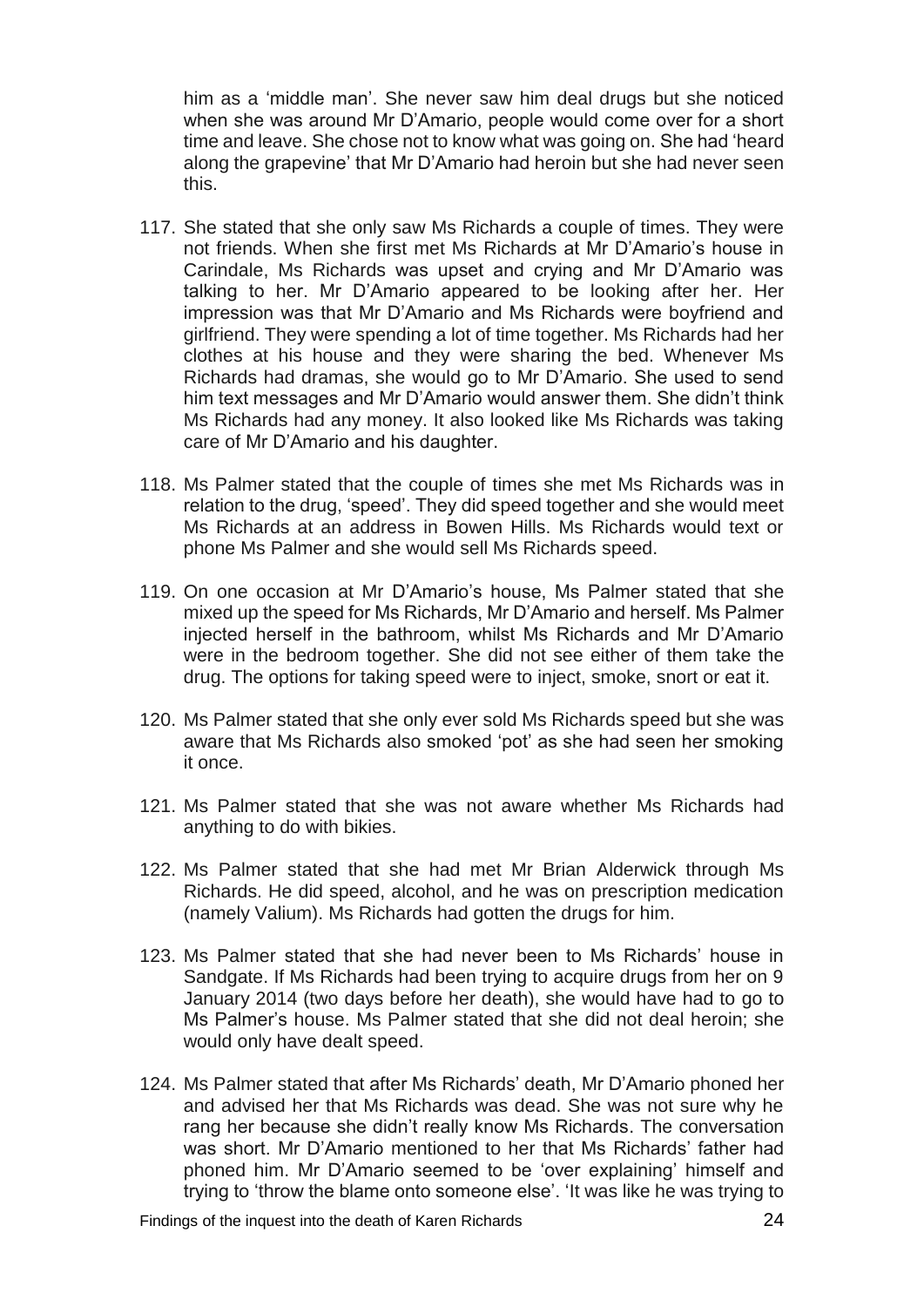say he had no involvement with [her death] whatsoever'.

125. I found that Ms Palmer was hesitant at times when providing her evidence due to her concern about self-incrimination, but once she was granted privilege, she gave open and honest evidence. She was a reliable witness.

## <span id="page-26-0"></span>**Mr Angelo D'Amario's oral evidence**

126. Mr D'Amario provided the following relevant oral evidence at the inquest:

- a. He had been in an 'open' sexual relationship with Ms Hannah Ross for about 12 months until around late 2012. It wasn't the 'closest of relationships' and they weren't 'madly in love'. They were 'on again off again'. (Our investigations revealed that Ms Ross also died from mixed drug toxicity on 5 February 2016);
- b. He first met Ms Richards at Hannah's house in early 2013, when he was still in a relationship with Hannah. Hannah and Ms Richards were in a sexual relationship together but he did not participate;
- c. He had known Ms Richards for about 12 months before she died. They were 'just friends'. They were not in a sexual relationship. They would only see each other once or twice a month or every second month. He would have only stayed the night at Ms Richards' house two to three times over the 12 months;
- d. Hannah was a heroin user. He initially stated that he saw her use heroin once or twice. He later stated that he was never present when Hannah used Heroin;
- e. He wasn't sure where Hannah obtained the heroin. He was not a drug dealer and had never obtained or dealt heroin;
- f. He initially stated that he had never used heroin. It was not something that appealed to him. He later stated that he had tried heroin once about four or five years ago (i.e. 2012/2013). He stated he didn't like it, it was 'rather disgusting';
- g. Ms Richards was not a heroin user to his knowledge;
- h. He used marijuana and speed. He had been a speed user for about 10 years but was no longer using. He would inject speed or take it orally;
- i. He initially stated that he had never given speed to Ms Richards. He later stated that Ms Richards had obtained speed from him in the past. They had 'shared it'. This began around mid 2013 but they only ever did it a few times;
- j. He injected speed himself. He did not inject Ms Richards. He was not sure how she used it. It's always been a 'pretty private thing' for him. He was not a 'group user';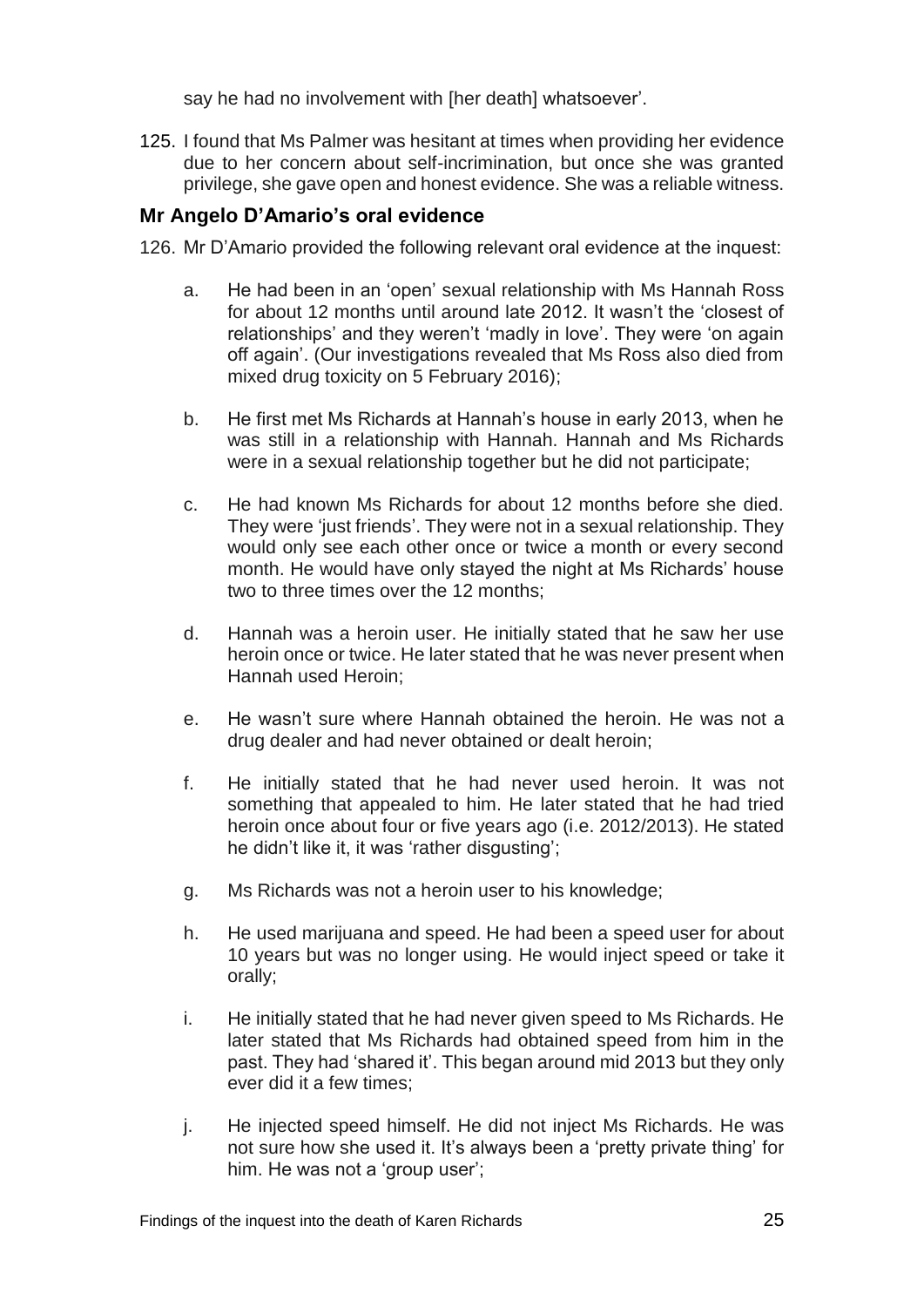- k. He would purchase his own needles and needle sharps containers from the pharmacy and then dispose of them in the container provided and return it to the pharmacy;
- l. He knew Ms Janie Palmer. She was seeing a friend of his at the time. He had only met her about three times. The circumstances of him meeting her was not drug related. He never obtained drugs from, or used drugs with Ms Palmer. He wouldn't know whether Ms Palmer was a drug dealer. He stated that if Ms Palmer and Ms Richards were doing drugs at his house, he wasn't there;
- m. He denied phoning Ms Palmer to inform her that Ms Richards had died;
- n. He denied ever sharing a bed with Ms Richards. He stated that he allowed her to stay in his room at one point because it had an ensuite for her privacy. He later stated that he thinks he shared a bed with Ms Richards one night but they weren't in a sexual relationship;
- o. On 11 January 2014, he had been in contact with Ms Richards most of the day. He stated that Ms Richards had invited him to her house for lunch. He was supposed to be there at about 12:00/1:00pm. However, he was running late because he had some errands to run with his elderly parents who were in their 80s. They resided in Mt Gravatt. When he had finished running his mother around, his father decided that he wanted to do a few things such as go to the bottle shop, the TAB, etc. This dragged on until mid afternoon. Ms Richards had been asking him why he was running so late. He ended up arriving at Ms Richard's house at around 4:00/5:00pm;
- p. He accepted that the person in the CCTV footage at the Sandgate Pharmacy on 11 January 2014 was him. The CCTV footage had him leaving the pharmacy at about 1:38pm. However, the timing on the receipt for the sharps kit purchased had a time of 1:59pm;
- q. Mr D'Amario stated that he would probably have made his way to Ms Richard's house directly from the pharmacy on 11 January 2014. He accepted that given Ms Richards' house was only around a 15 to 20 minute drive from the pharmacy, he would have arrived at Ms Richards' house between 2:00 – 3:00pm (accounting for the possibility that the timing on the CCTV footage and the receipt were slightly out). However, he didn't remember arriving at Ms Richards' house that early;
- r. He stated that when he arrived at Ms Richards' house on the afternoon of 11 January 2014, she was 'rather upset' with him. She had voiced her opinion about how lunch had gone cold and that he had promised to be there by lunch. He had assumed that she'd had a few drinks by then. He had a headache and he didn't really feel like listening at the time, so he 'pretty much' went to sleep 'straight away';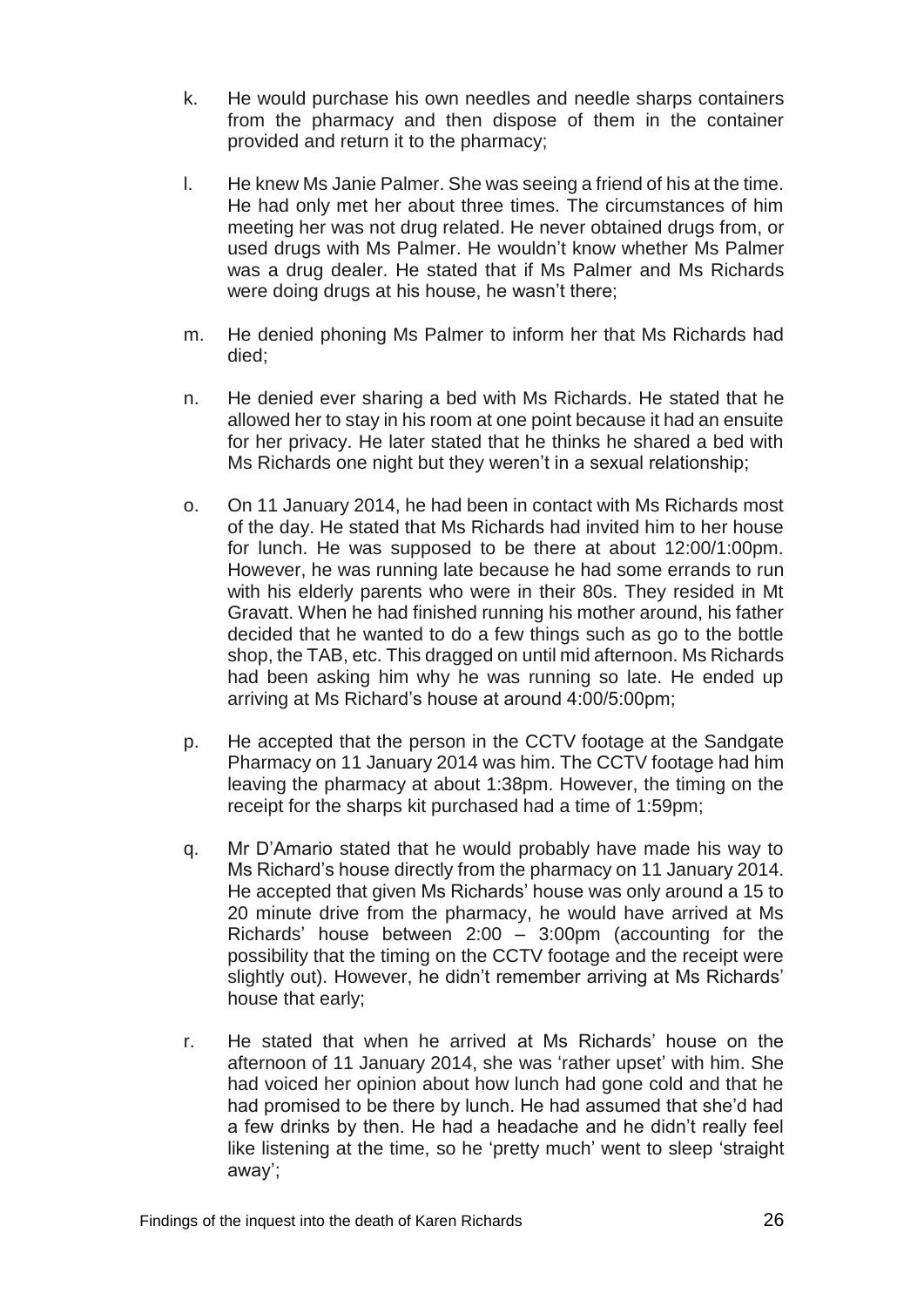- s. He couldn't remember if Ms Richards was standing up or sitting down when she was talking to him. He did not see her take any drugs. She appeared to be more drunk than usual. She was 'slurring, sitting there, holding her glass'. The language wasn't the nicest. He had had a big day and a big week himself. He went and had a sleep in the spare room. He 'crashed out pretty solid';
- t. He then woke up in the late hours of the night, he thinks around 11:00pm. When asked what made him think that it was 11:00pm, he stated that he 'must have looked at a clock or something and saw that it was 11'. He went out to the kitchen to get a cigarette and to have a drink. He noticed that both a pouch of tobacco and a packet of cigarettes had been smoked. He couldn't find a clean glass. The house was pretty untidy, which wasn't really Ms Richards because she was 'pretty fastidious around the house'. He noticed his car keys had been moved. He went to see if he could find a cigarette in Ms Richards' room when he found her lying in an unusual position. She was lying on the bed diagonally, belly and face down. Her palms were up and her feet and legs were hanging off the edge of the bed;
- u. He tried calling out to Ms Richards to wake her up to see if there were any cigarettes there but just seeing her like that 'didn't seem right'. He tried calling again, and then a little louder. He approached her to shake her a bit to see if she would wake up. There was no response. So he shook her a little more and tried to call out to her a little louder. He went to turn her head over and he noticed that fluid had just flowed from her mouth. 'It just didn't seem right'. He was a 'little worried'. He called her name out again and tried to wake her up again and then 'just instantly called 000';
- v. The first time he administered CPR was under instruction from the 000 operator;
- w. He did his best to remain calm when speaking with the 000 operator;
- x. After the 000 audio recording was played for Mr D'Amario in court, he conceded that he advised the operator that he had laid down beside Ms Richards to give her a cuddle and felt something wet. He then stated that he probably did lie beside Ms Richards. He thinks he was getting on the bed and felt the wet. He stated that he didn't want to get into a lengthy and pointless discussion with the 000 operator. He probably jumped from point to point to get on with the real matter. He then denied that he 'cuddled' or 'snuggled' Ms Richards that night, but he stated that he had cuddled her one night in the past;
- y. He later conceded that the ambulance record, which stated that he said he had 'hugged up' to Ms Richards, was possibly more correct than his recollection in court. He stated that he cuddled up to Ms Richards because it was 'perhaps a nicer way of waking up...rather than having someone screaming at a door to a person to wake up';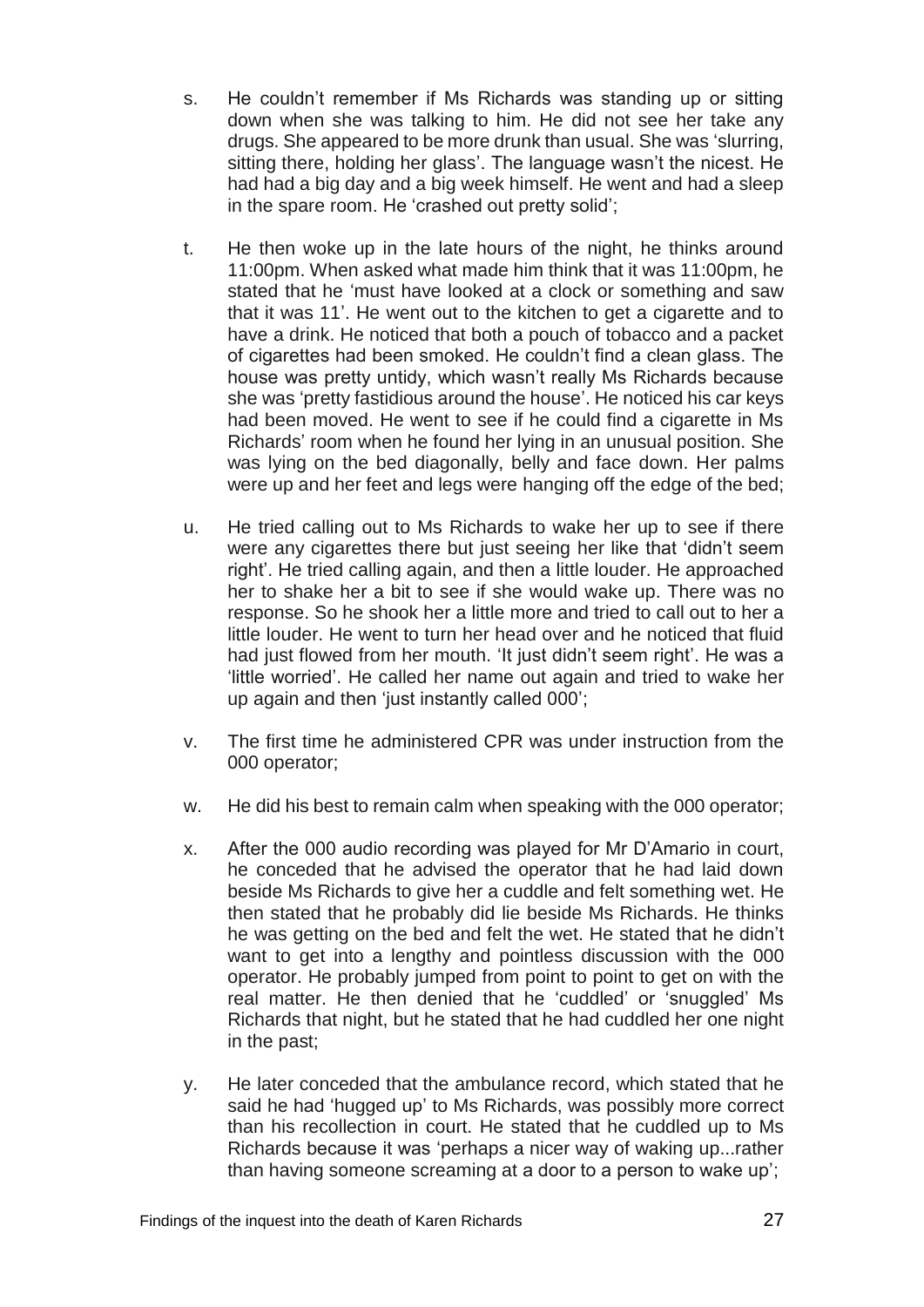- z. He denied sharing a bed with Ms Richards on the night she died. He conceded that he said to the 000 operator that Ms Richards was his girlfriend but he stated that he used it as a 'layman's term'. He had referred to Ms Richards as his girlfriend because he had gotten to know her as an 'acquaintance' or a 'female friend';
- aa. He denied referring to Ms Richards as a 'cunt', as indicated in the audio recording and transcript of the 000 call. He stated that was not a word that he used in his vocab. He stated that it may have sounded like that and he may have been trying to say something else and cut it short by saying 'but this bitch could be dead'. He stated that he said: 'this bitch could be dead' to try to hurry the operator along. He explained that the operator was trying to get him to find a phone number that he couldn't get access to. He had flat batteries. He couldn't find a charger. He had a new number himself. He was trying to remain calm as well. 'They took all that time to try and find a number'. Whereas, his 'urgency was in trying to keep calm and to get an ambulance there';
- bb. He conceded that he advised the 000 operator that he had 'just met the girl' when he had in fact known Ms Richards for 12 months. He stated that he had just come across a 'friend like that' and he probably wasn't expressing himself properly;
- cc. He denied introducing Ms Richards to heroin, or at any stage purchasing or giving Ms Richards heroin. He denied ever injecting Ms Richards with speed or any other drug. He was not aware that Ms Richards was averse to using needles. He stated that he never saw Ms Richards using a needle and that he had never given her a needle;
- dd. He conceded to buying the needle sharps kit from the Sandgate Pharmacy on the day of Ms Richards' death. However, he could not offer an explanation as to why he lied to the police when he advised him that he hadn't;
- ee. He conceded that he told the police that he passed out for about half an hour at the most. He stated that it may have felt like half an hour to him at the time but it was obviously a lot longer;
- ff. He denied trading prescription drugs with anyone, including Ms Richards;
- gg. He knew that Ms Richards had smoked marijuana and that she was on a small variety of prescription drugs;
- hh. He denied taking drugs when he got to Ms Richards' house. He stated that when he last saw the needle sharps kit, it was in his car. He had not noticed any syringes in her apartment;
- ii. When confronted with the information he provided to the police that Ms Richards was his girlfriend and that they had just fallen in love,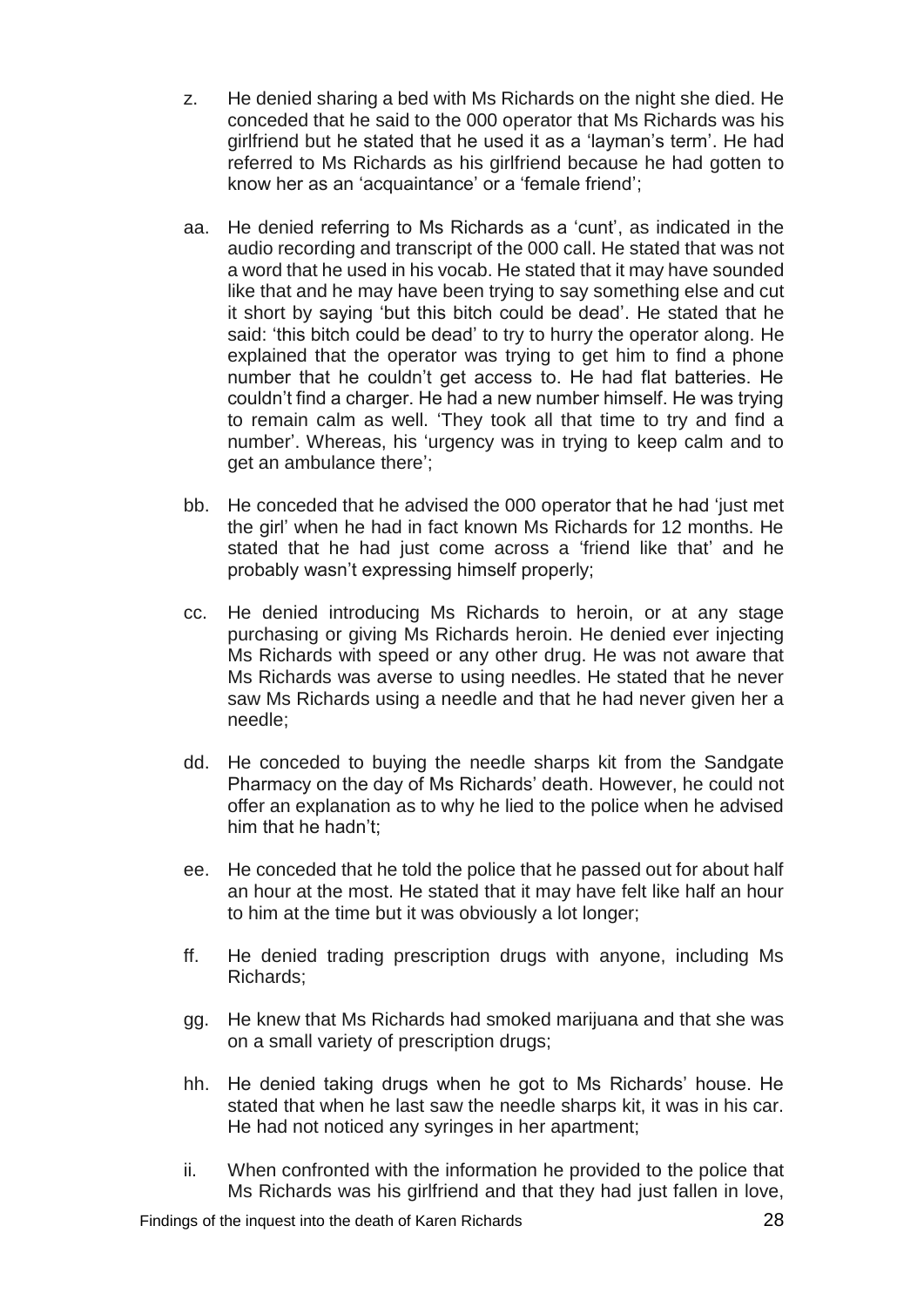he stated: 'possibly over those last few days they'd gotten pretty close'. 'It had grown'. It was not something that he 'openly talked about'. But he wouldn't 'just jump into bed straight away with a person';

- jj. He could not remember what the text messages from Ms Richards referencing bikies on the day of her death was about. He stated that he might not have even checked those messages, even though he had actually responded to them. He said he couldn't relate to the subject matter. It seemed 'really far-fetched' to him. He denied dealing in drugs with bikies or having any involvement with them. He stated that Ms Richards did not have any involvement with bikies to his knowledge. He conceded that the text messages sounded like 'pretty heavy involvement' and that he had not responded with a query of any type asking what Ms Richards was talking about. He stated that was the type of response he would give;
- kk. He was not aware that Ms Richards had his phone number saved in her phone as 'Demon Possessed'. He denied ever referring to her as a 'piglet';
- ll. He initially stated that he didn't think that he had provided drugs to Ms Richards or Mr Alderwick a couple of days before her death. He later stated that he had never met Mr Alderwick and he did not provide the drugs;
- mm. He stated that the unlabeled Xanax medication in his car may have just been the inside of a packet and that he may have split the packet in half to leave some at home and leave some in the car; and
- nn. He stated that he had only noticed 'puncture marks' (not 'track marks') on Ms Richards' arms whilst the Ambulance was there.
- 127. I found that Mr D'Amario was a dishonest witness. He continually changed his version of events in relation to material facts and he was evasive. I cannot rely on his evidence. He continually denied the obvious and only conceded to facts when presented with records of conversations with the 000 operator, ambulance crew and police.
- 128. The whole purpose of Mr D'Amario's responses was to distance himself from Ms Richards and her death.
- 129. It has been proven to my satisfaction that Mr D'Amario has a history of drug dealing and drug supply which cannot be refuted.

## <span id="page-30-0"></span>**Conclusions**

130. Mr D'Amario was afforded an opportunity to respond to Counsel Assisting's submissions but chose not to do so. I accept and adopt Mr De Waard's submissions.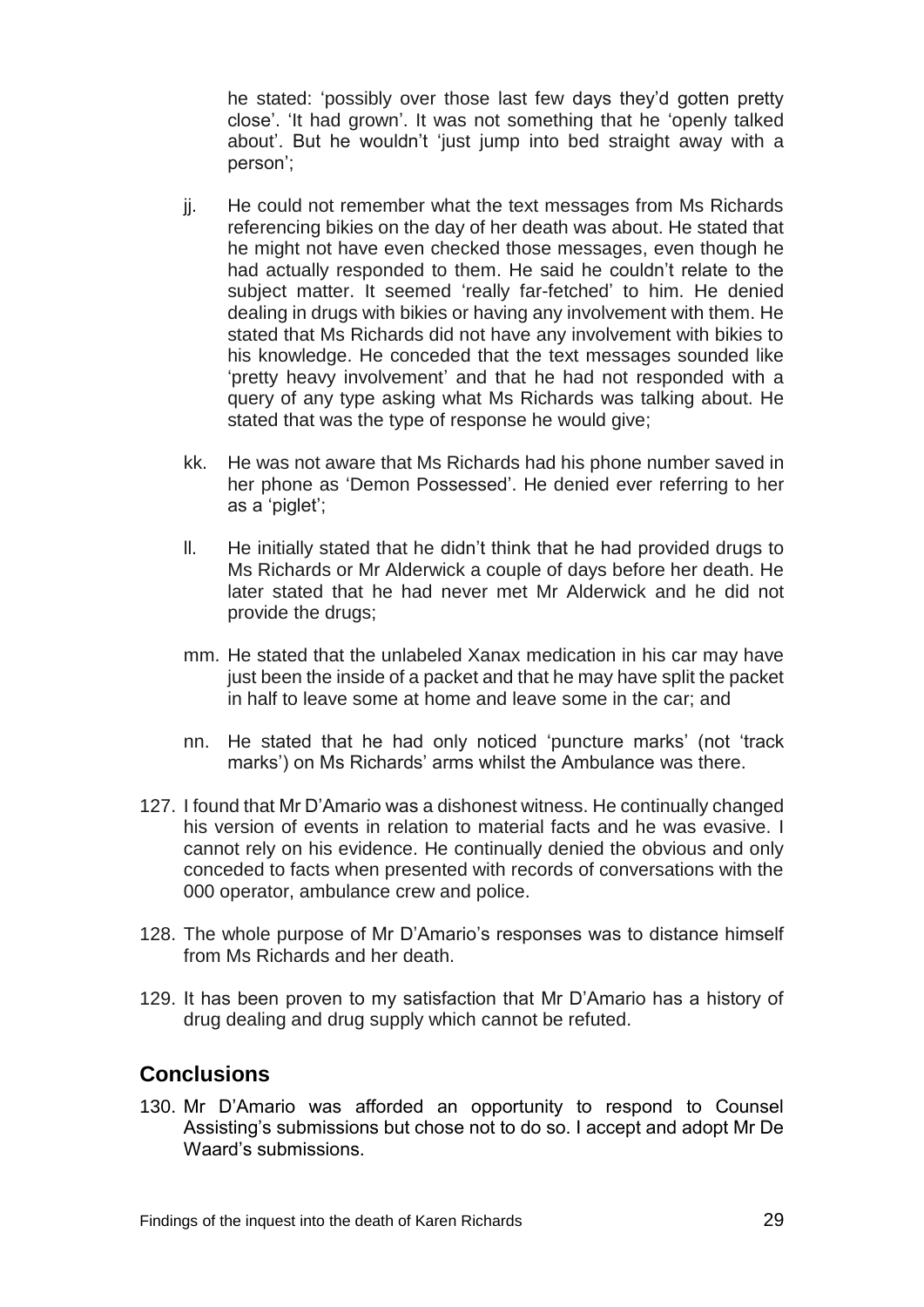- 131. After considering the totality of the evidence and the unreliability of Mr D'Amario's evidence, I have drawn the following conclusions:
	- a. Mr D'Amario and Ms Richards were in a sexual relationship at the time of her death. They had been together for around 12 months. Their relationship centred around drugs;
	- b. Mr D'Amario purchased the needle sharps kit found in Ms Richards' room at the time of her death from the Sandgate Pharmacy between around 1:35pm and 2:00pm on 11 January 2014;
	- c. Mr D'Amario arrived at Ms Richards' house between 2:00pm and 3:00pm on 11 January 2014;
	- d. Ms Richards was most likely affected by alcohol and prescription medication at the time of Mr D'Amario's arrival;
	- e. Mr D'Amario most likely supplied the heroin, which contributed to Ms Richards' death;
	- f. Mr D'Amario was well aware of Ms Richards' heroin and drug use in general;
	- g. Ms Richards took heroin on 11 January 2014, most likely some time in the afternoon or evening;
	- h. It is possible that Ms Richards took the heroin with Mr D'Amario, or in his company. It is also possible that he injected her because she was averse to needles. However, this cannot be ascertained with any certainty (as it is noted that Mr Alderwick had witnessed Ms Richards inject herself with heroin once in the past);
	- i. Mr D'Amario shared a bed with Ms Richards on 11 January 2014 but it cannot be ascertained whether they had sexual intercourse;
	- j. Mr D'Amario most likely discovered that Ms Richards was unconscious between around 10:10pm and 10:40pm on 11 January 2014;
	- k. Mr D'Amario did not phone 000 until 11:44pm. Therefore, he waited for between 1 hour 4 minutes and 1 hour 34 minutes before phoning emergency services;
	- l. Mr D'Amario was calm and lacking in urgency because by the time he phoned 000, he had waited so long and it would have been obvious to him that Ms Richards was most likely already dead;
	- m. Mr D'Amario referred to Ms Richards as a 'cunt' and 'bitch' when on the phone to the 000 operator;
	- n. The delay, and demeaning way in which Mr D'Amario referred to Ms Richards on the phone with the 000 operator is likely to have been